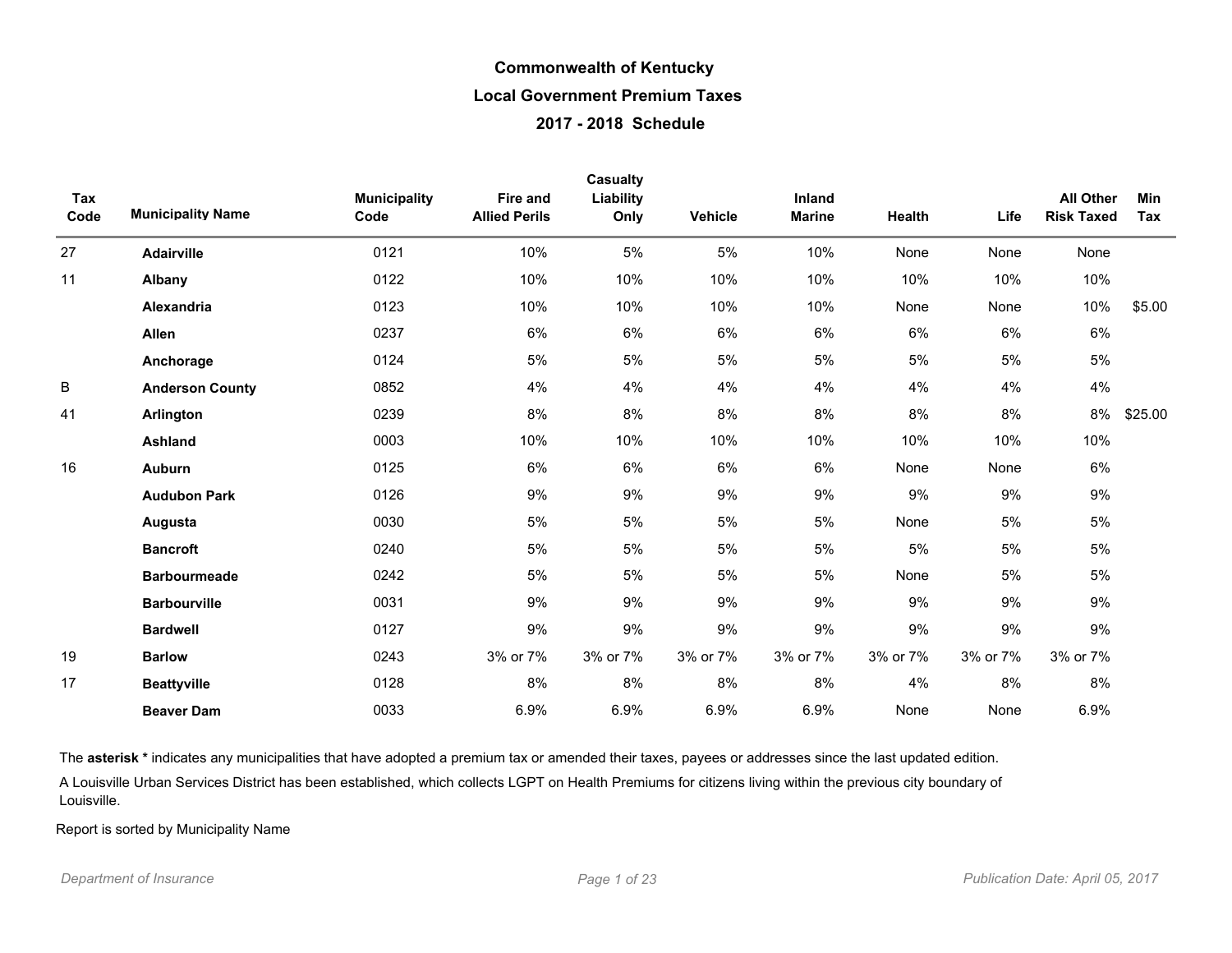| Tax<br>Code | <b>Municipality Name</b>   | <b>Municipality</b><br>Code | <b>Fire and</b><br><b>Allied Perils</b> | <b>Casualty</b><br>Liability<br>Only | Vehicle | Inland<br><b>Marine</b> | Health | Life         | <b>All Other</b><br><b>Risk Taxed</b> | <b>Min</b><br>Tax |
|-------------|----------------------------|-----------------------------|-----------------------------------------|--------------------------------------|---------|-------------------------|--------|--------------|---------------------------------------|-------------------|
|             | <b>Bedford</b>             | 0244                        | 11%                                     | 11%                                  | 11%     | 11%                     | 11%    | 11%          | 11%                                   | \$5.00            |
|             | <b>Beechwood Village</b>   | 0129                        | 5%                                      | 5%                                   | 5%      | 5%                      | None   | $5\%$        | $5\%$                                 |                   |
| E           | <b>Bell County</b>         | 0856                        | 7%                                      | 7%                                   | 7%      | 7%                      | None   | 7%           | None                                  |                   |
|             | <b>Bellemeade</b>          | 0247                        | 5%                                      | 5%                                   | 5%      | 5%                      | None   | 5%           | 5%                                    |                   |
|             | <b>Bellevue</b>            | 0034                        | 10%                                     | 10%                                  | 10%     | 10%                     | 10%    | 10%          | 10%                                   |                   |
|             | <b>Bellewood</b>           | 0248                        | 5%                                      | 5%                                   | 5%      | 5%                      | 5%     | $5\%$        | $5\%$                                 |                   |
|             | <b>Benton</b>              | 0035                        | 7.5%                                    | 7.5%                                 | 7.5%    | 7.5%                    | 7.5%   | \$18.75 Flat | 7.5%                                  |                   |
|             | <b>Berea</b>               | 0036                        | 6%                                      | 6%                                   | 6%      | 6%                      | None   | 6%           | 6%                                    |                   |
|             | <b>Berry</b>               | 0249                        | 7.25%                                   | 7.25%                                | 7.25%   | 7.25%                   | 7.25%  | 7.25%        | 7.25%                                 |                   |
|             | <b>Blue Ridge Manor</b>    | 0251                        | 5%                                      | 5%                                   | 5%      | 5%                      | 5%     | $5\%$        | $5\%$                                 |                   |
|             | <b>Bonnieville</b>         | 1026                        | 8%                                      | 8%                                   | 8%      | 8%                      | 8%     | 8%           | $8\%$                                 |                   |
| 07          | <b>Bowling Green</b>       | 0004                        | 7%                                      | 2%                                   | 2%      | 7%                      | 2%     | 2%           | 7%                                    | \$5.00            |
|             | <b>Bradfordsville</b>      | 0254                        | 3%                                      | 3%                                   | 3%      | 3%                      | 3%     | 3%           | 3%                                    |                   |
|             | <b>Brandenburg</b>         | 0132                        | 5%                                      | 5%                                   | 5%      | 5%                      | 5%     | 5%           | 5%                                    |                   |
| 30          | <b>Breckinridge County</b> | 0863                        | 5%                                      | 5%                                   | 5%      | 5%                      | None   | $5\%$        | $5\%$                                 |                   |
|             | <b>Briarwood</b>           | 0256                        | 5%                                      | 5%                                   | 5%      | 5%                      | 5%     | 5%           | 5%                                    |                   |
|             | <b>Brodhead</b>            | 0259                        | 6%                                      | 6%                                   | 6%      | 6%                      | 6%     | 6%           | 6%                                    |                   |
|             | <b>Broeck Pointe</b>       | 0455                        | 5%                                      | 5%                                   | 5%      | 5%                      | 5%     | 5%           | 5%                                    |                   |

The asterisk \* indicates any municipalities that have adopted a premium tax or amended their taxes, payees or addresses since the last updated edition.

A Louisville Urban Services District has been established, which collects LGPT on Health Premiums for citizens living within the previous city boundary of Louisville.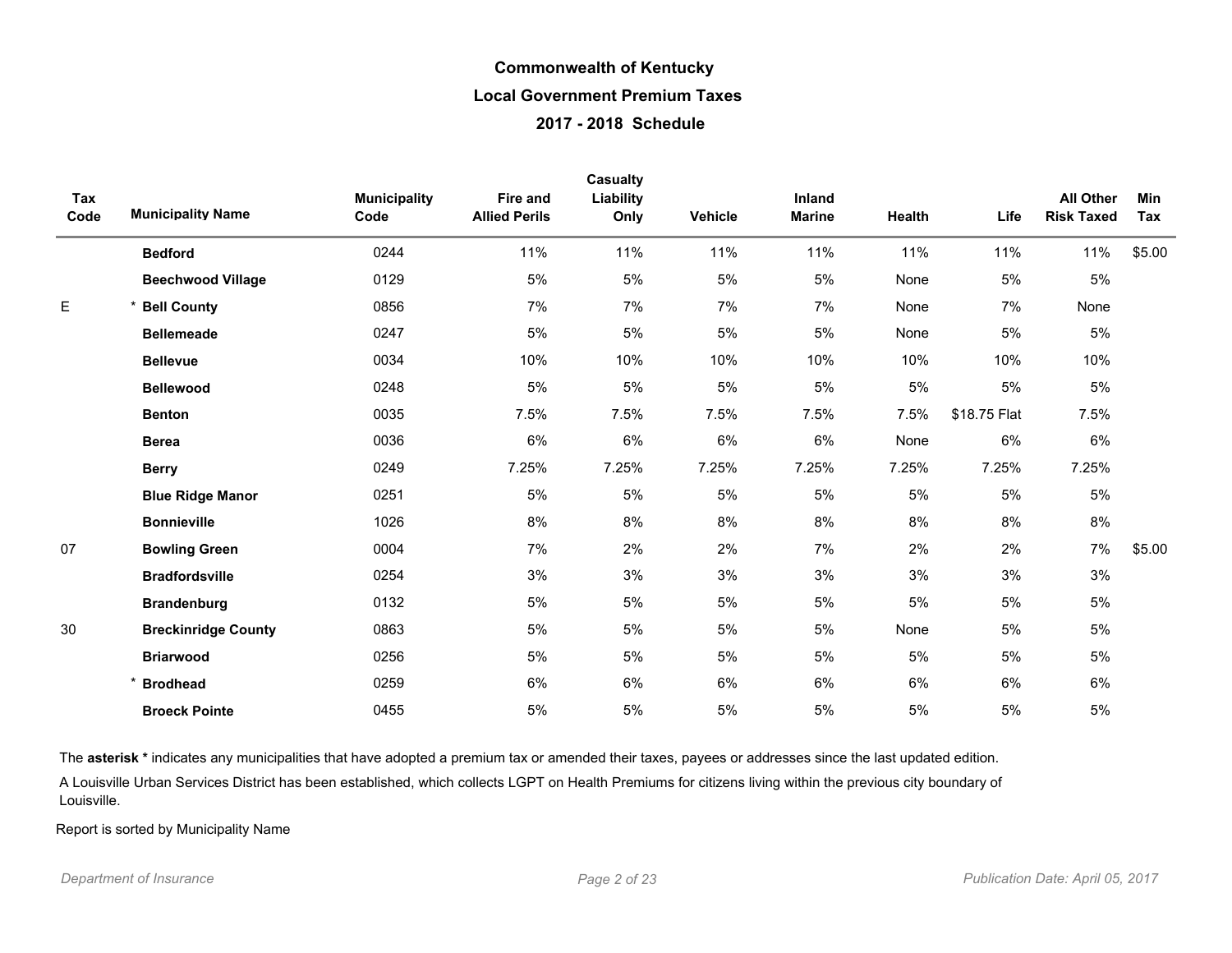| Tax<br>Code | <b>Municipality Name</b>  | <b>Municipality</b><br>Code | Fire and<br><b>Allied Perils</b> | <b>Casualty</b><br>Liability<br>Only | Vehicle | Inland<br><b>Marine</b> | Health | Life | <b>All Other</b><br><b>Risk Taxed</b> | Min<br>Tax |
|-------------|---------------------------|-----------------------------|----------------------------------|--------------------------------------|---------|-------------------------|--------|------|---------------------------------------|------------|
|             | <b>Bromley</b>            | 0133                        | 10%                              | 10%                                  | 10%     | 10%                     | None   | None | 10%                                   |            |
|             | <b>Brooksville</b>        | 0134                        | 7%                               | 7%                                   | 7%      | 7%                      | 7%     | 7%   | 7%                                    |            |
|             | <b>Brownsboro Farm</b>    | 0260                        | 5%                               | 5%                                   | 5%      | 5%                      | None   | 5%   | 5%                                    |            |
|             | <b>Brownsboro Village</b> | 1015                        | 5%                               | 5%                                   | 5%      | 5%                      | 5%     | 5%   | 5%                                    |            |
|             | <b>Brownsville</b>        | 0135                        | 7%                               | 7%                                   | 7%      | 7%                      | 7%     | 7%   | 7%                                    |            |
| Α           | <b>Bullitt County</b>     | 0864                        | 5%                               | 5%                                   | 5%      | 5%                      | None   | None | 5%                                    |            |
|             | <b>Burgin</b>             | 0136                        | 10%                              | 10%                                  | 10%     | 10%                     | 10%    | 10%  | 10%                                   |            |
|             | <b>Burkesville</b>        | 0137                        | 10%                              | 10%                                  | 10%     | 10%                     | 10%    | 10%  | 10%                                   |            |
|             | <b>Burnside</b>           | 0138                        | 9%                               | 9%                                   | 9%      | 9%                      | 9%     | 9%   | 9%                                    | \$5.00     |
|             | <b>Butler</b>             | 0139                        | 10%                              | 10%                                  | 10%     | 10%                     | 10%    | 10%  | 10%                                   |            |
|             | Cadiz                     | 0140                        | $6\%$                            | 6%                                   | 6%      | 6%                      | 6%     | 6%   | 6%                                    |            |
|             | Calhoun                   | 0141                        | 12%                              | 12%                                  | 12%     | 12%                     | 12%    | 12%  | 12%                                   |            |
|             | California                | 0264                        | 10%                              | 10%                                  | 10%     | 10%                     | None   | 10%  | 10%                                   |            |
|             | <b>Calvert City</b>       | 0037                        | 7%                               | 7%                                   | 7%      | 7%                      | 7%     | 7%   | 7%                                    |            |
|             | Cambridge                 | 0266                        | 5%                               | 5%                                   | $5%$    | 5%                      | $5%$   | 5%   | 5%                                    |            |
|             | <b>Campbell County</b>    | 0868                        | 10%                              | 10%                                  | 10%     | 10%                     | None   | None | 10%                                   |            |
|             | * Campbellsburg           | 0142                        | 12%                              | 12%                                  | 12%     | 12%                     | 12%    | 12%  | 12%                                   | \$5.00     |
|             | Campbellsville            | 0011                        | 10%                              | 10%                                  | 10%     | 10%                     | 10%    | 2%   | 10%                                   |            |

The asterisk \* indicates any municipalities that have adopted a premium tax or amended their taxes, payees or addresses since the last updated edition.

A Louisville Urban Services District has been established, which collects LGPT on Health Premiums for citizens living within the previous city boundary of Louisville.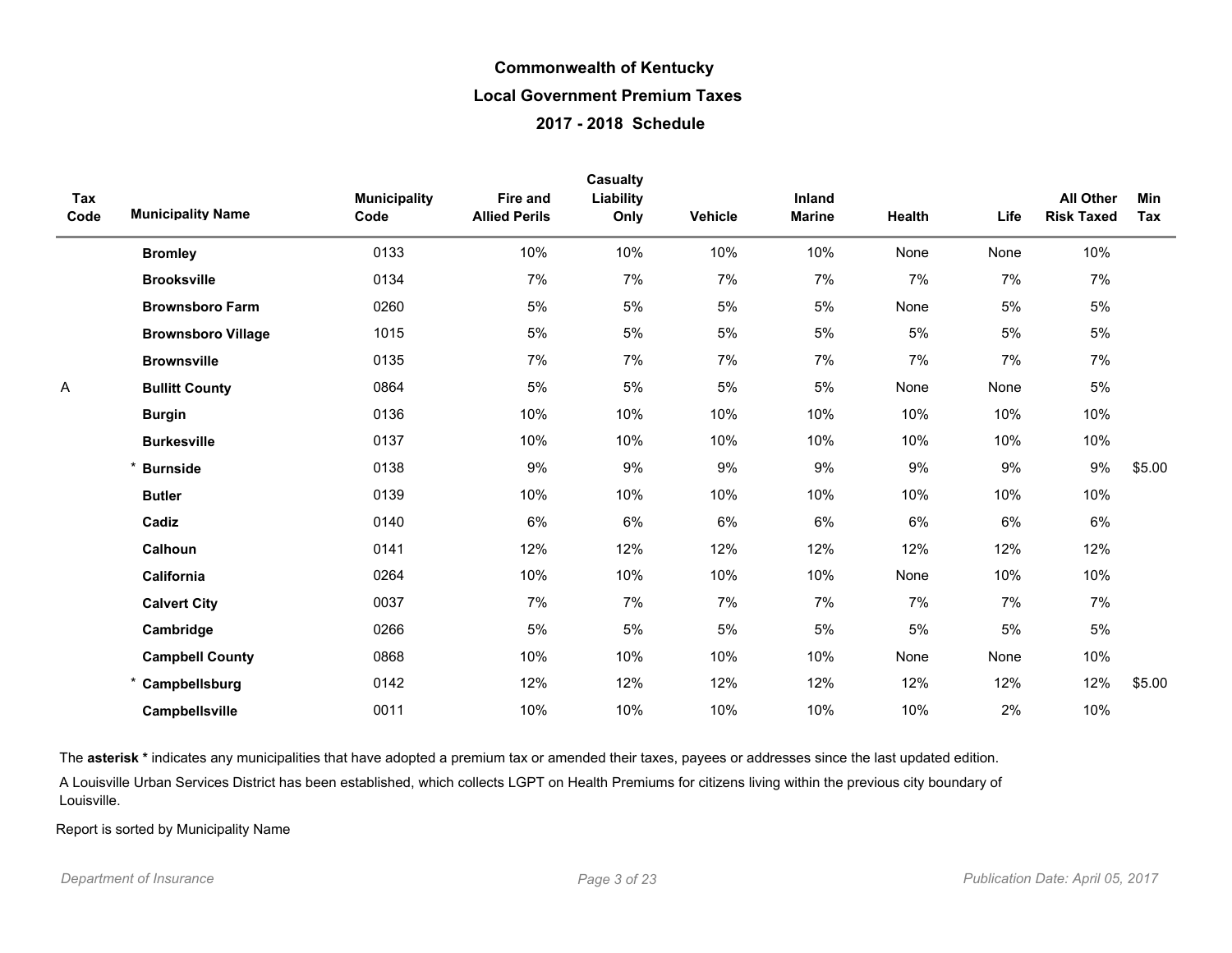| Tax<br>Code | <b>Municipality Name</b> | <b>Municipality</b><br>Code | <b>Fire and</b><br><b>Allied Perils</b> | Casualty<br>Liability<br>Only | Vehicle | Inland<br><b>Marine</b> | Health | Life  | <b>All Other</b><br><b>Risk Taxed</b> | Min<br>Tax |
|-------------|--------------------------|-----------------------------|-----------------------------------------|-------------------------------|---------|-------------------------|--------|-------|---------------------------------------|------------|
|             | Campton                  | 0267                        | 8%                                      | 8%                            | 8%      | 8%                      | None   | None  | 8%                                    |            |
|             | Caneyville               | 0268                        | 5.2%                                    | 5.2%                          | 5.2%    | 5.2%                    | None   | None  | None                                  | \$5.00     |
|             | Carlisle                 | 0038                        | 7.5%                                    | 7.5%                          | 7.5%    | 7.5%                    | 7.5%   | 7.5%  | 7.5%                                  | \$5.00     |
|             | Carrollton               | 0039                        | 8%                                      | 8%                            | 8%      | 8%                      | 8%     | 8%    | 8%                                    |            |
|             | <b>Carter County</b>     | 0870                        | $9\%$                                   | 9%                            | 9%      | 9%                      | None   | None  | $9\%$                                 |            |
|             | <b>Casey County</b>      | 0872                        | 6%                                      | 6%                            | 6%      | 6%                      | None   | None  | 6%                                    |            |
|             | Catlettsburg             | 0040                        | 14%                                     | 14%                           | 14%     | 14%                     | 14%    | 14%   | 14%                                   | \$5.00     |
|             | <b>Cave City</b>         | 0143                        | 8%                                      | 8%                            | 8%      | 8%                      | 8%     | 8%    | None                                  |            |
|             | <b>Centertown</b>        | 0272                        | 6%                                      | 6%                            | 6%      | 6%                      | None   | None  | 6%                                    |            |
| 09          | <b>Central City</b>      | 0041                        | 8%                                      | 8%                            | 8%      | 8%                      | 8%     | 8%    | 8%                                    |            |
|             | <b>Clark County</b>      | 0994                        | 4%                                      | 4%                            | 4%      | 4%                      | None   | None  | 4%                                    |            |
|             | Clarkson                 | 0276                        | 5%                                      | 5%                            | $5%$    | 5%                      | 5%     | $5\%$ | $5\%$                                 | \$5.00     |
|             | Clay                     | 0144                        | 8%                                      | 8%                            | 8%      | 8%                      | None   | None  | 8%                                    |            |
|             | <b>Clay City</b>         | 0145                        | 5%                                      | 5%                            | 5%      | 5%                      | None   | None  | None                                  |            |
| 24          | Cloverport               | 0147                        | 9%                                      | 9%                            | 9%      | 9%                      | 9%     | None  | 9%                                    | \$5.00     |
|             | <b>Coal Run Village</b>  | 1011                        | 4%                                      | 4%                            | 4%      | 4%                      | None   | 4%    | 4%                                    |            |
|             | <b>Cold Spring</b>       | 0148                        | 10%                                     | 10%                           | 10%     | 10%                     | None   | None  | 10%                                   |            |
|             | Coldstream               | 0447                        | 5%                                      | 5%                            | 5%      | 5%                      | 5%     | $5\%$ | $5\%$                                 |            |

The asterisk \* indicates any municipalities that have adopted a premium tax or amended their taxes, payees or addresses since the last updated edition.

A Louisville Urban Services District has been established, which collects LGPT on Health Premiums for citizens living within the previous city boundary of Louisville.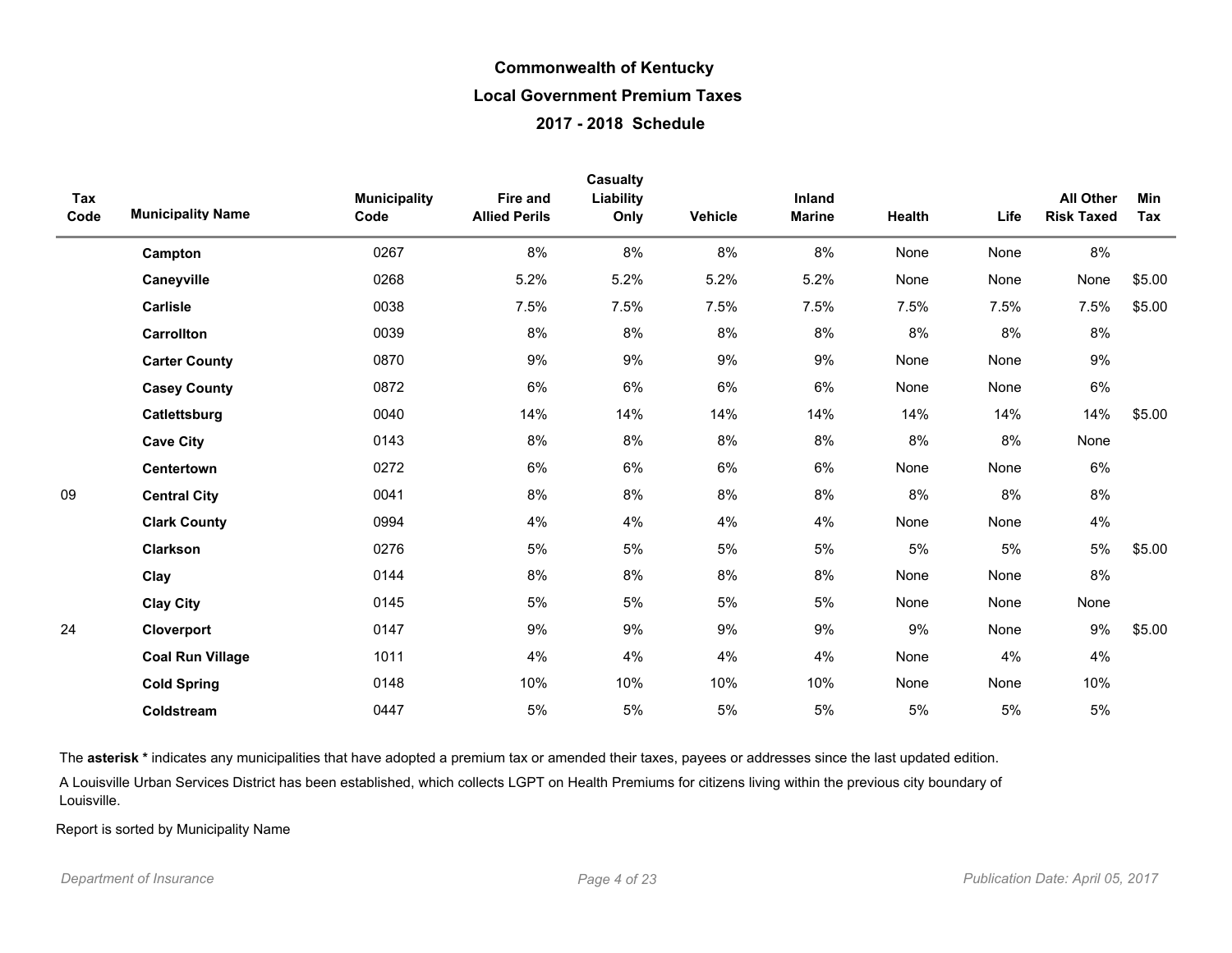|             |                          |                             |                                  | Casualty          |         |                         |        |       |                                       |            |
|-------------|--------------------------|-----------------------------|----------------------------------|-------------------|---------|-------------------------|--------|-------|---------------------------------------|------------|
| Tax<br>Code | <b>Municipality Name</b> | <b>Municipality</b><br>Code | Fire and<br><b>Allied Perils</b> | Liability<br>Only | Vehicle | Inland<br><b>Marine</b> | Health | Life  | <b>All Other</b><br><b>Risk Taxed</b> | Min<br>Tax |
|             | Columbia                 | 0042                        | 10%                              | 10%               | 10%     | 10%                     | 10%    | 10%   | 10%                                   |            |
|             | Corbin                   | 0012                        | 9%                               | 9%                | 9%      | 9%                      | $9\%$  | 9%    | 9%                                    |            |
|             | Corinth                  | 0279                        | 10%                              | 10%               | 10%     | 10%                     | 10%    | 10%   | 10%                                   |            |
|             | Corydon                  | 0150                        | 12%                              | 12%               | 12%     | 12%                     | 12%    | 12%   | 12%                                   |            |
| 44          | Covington                | 0005                        | 12%                              | 12%               | 12%     | 12%                     | 12%    | 12%   | 12%                                   |            |
|             | <b>Crab Orchard</b>      | 0280                        | 9%                               | 9%                | 9%      | 9%                      | 9%     | 9%    | 9%                                    |            |
|             | <b>Creekside</b>         | 0458                        | 5.8%                             | 5.8%              | 5.8%    | 5.8%                    | 5.8%   | 5.8%  | 5.8%                                  |            |
|             | <b>Crescent Springs</b>  | 0151                        | 5%                               | 5%                | 5%      | 5%                      | 5%     | 10%   | 5%                                    |            |
|             | <b>Crestview</b>         | 0282                        | 10%                              | 10%               | 10%     | 10%                     | None   | None  | 10%                                   |            |
| J           | <b>Crestwood</b>         | 0284                        | 10%                              | 10%               | 10%     | 10%                     | 10%    | 10%   | 10%                                   |            |
| 14          | <b>Crittenden</b>        | 0285                        | 9%                               | 9%                | 9%      | 9%                      | 9%     | 9%    | 9%                                    |            |
|             | <b>Crittenden County</b> | 1007                        | 2%                               | 2%                | 2%      | 2%                      | None   | None  | 2%                                    |            |
|             | Crofton                  | 0153                        | 10%                              | 10%               | 10%     | 10%                     | 10%    | 10%   | 10%                                   |            |
|             | Crossgate                | 0286                        | 5%                               | 5%                | 5%      | 5%                      | 5%     | $5\%$ | 5%                                    |            |
|             | <b>Cumberland</b>        | 0043                        | 8%                               | 8%                | 8%      | 8%                      | 8%     | 8%    | 8%                                    |            |
|             | Cynthiana                | 0044                        | 6%                               | 6%                | 6%      | 6%                      | 6%     | 6%    | 6%                                    |            |
|             | <b>Danville</b>          | 0013                        | 8%                               | 8%                | 8%      | 8%                      | None   | 8%    | $8\%$                                 |            |
| $E-12$      | <b>Daviess County</b>    | 0879                        | 8.9%                             | 8.9%              | 8.9%    | 8.9%                    | 4.9%   | None  | None                                  |            |

The asterisk \* indicates any municipalities that have adopted a premium tax or amended their taxes, payees or addresses since the last updated edition.

A Louisville Urban Services District has been established, which collects LGPT on Health Premiums for citizens living within the previous city boundary of Louisville.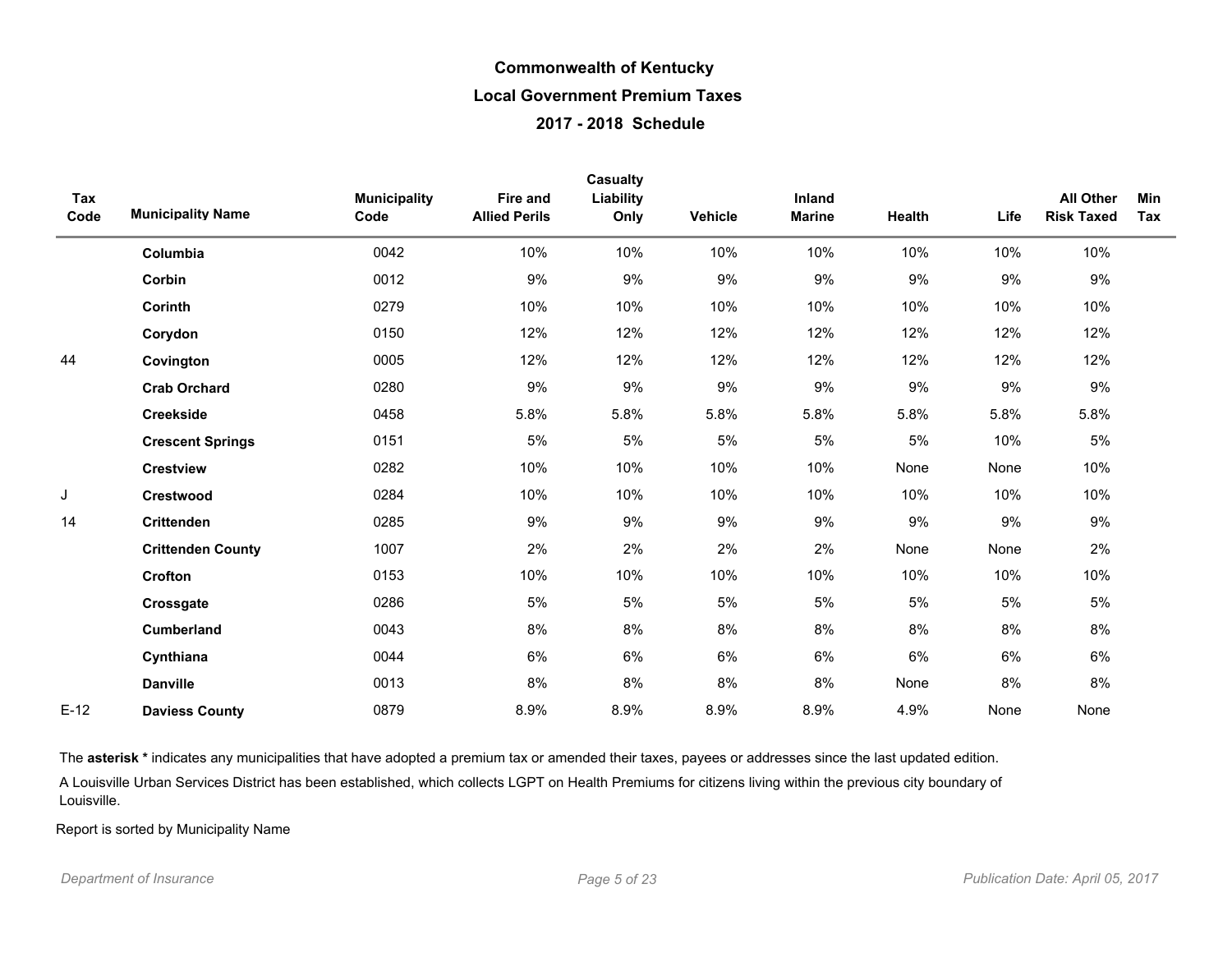| Tax<br>Code | <b>Municipality Name</b> | <b>Municipality</b><br>Code | Fire and<br><b>Allied Perils</b> | <b>Casualty</b><br>Liability<br>Only | Vehicle | Inland<br><b>Marine</b> | Health | Life  | <b>All Other</b><br><b>Risk Taxed</b> | Min<br>Tax |
|-------------|--------------------------|-----------------------------|----------------------------------|--------------------------------------|---------|-------------------------|--------|-------|---------------------------------------|------------|
| A           | <b>Dawson Springs</b>    | 0045                        | 10%                              | 10%                                  | 10%     | 10%                     | 5%     | 5%    | 10%                                   |            |
| 01          | <b>Dayton</b>            | 0046                        | 11%                              | 11%                                  | 11%     | 11%                     | None   | None  | 11%                                   |            |
|             | <b>Dixon</b>             | 0288                        | 5%                               | 5%                                   | 5%      | 5%                      | 5%     | 5%    | $5\%$                                 |            |
|             | <b>Douglass Hills</b>    | 0047                        | 5%                               | 5%                                   | 5%      | 5%                      | None   | 5%    | 5%                                    |            |
|             | <b>Dover</b>             | 0289                        | 7%                               | 7%                                   | 7%      | 7%                      | 7%     | 7%    | 7%                                    |            |
|             | <b>Druid Hills</b>       | 0290                        | 5%                               | $5\%$                                | 5%      | $5\%$                   | $5\%$  | $5\%$ | 5%                                    |            |
|             | Dry Ridge                | 0156                        | 8.5%                             | 8.5%                                 | 8.5%    | 8.5%                    | 8.5%   | 8.5%  | 8.5%                                  |            |
|             | Earlington               | 0048                        | 10%                              | 10%                                  | 10%     | 10%                     | 10%    | 10%   | 10%                                   |            |
|             | Eddyville                | 0157                        | 10%                              | 10%                                  | 5%      | 10%                     | None   | None  | 10%                                   | \$5.00     |
|             | Edmonton                 | 0158                        | 7%                               | 7%                                   | 7%      | 7%                      | 7%     | 7%    | 7%                                    |            |
| Α           | <b>Ekron</b>             | 0292                        | 3%                               | 3%                                   | 3%      | 3%                      | 3%     | 10%   | 3%                                    |            |
|             | Elizabethtown            | 0050                        | 8%                               | 8%                                   | 8%      | 8%                      | None   | None  | 8%                                    |            |
|             | <b>Elkhorn City</b>      | 0051                        | 3%                               | 3%                                   | 3%      | 3%                      | None   | 3%    | $3\%$                                 |            |
|             | <b>Elkton</b>            | 0052                        | 8%                               | 8%                                   | 8%      | 8%                      | None   | None  | 8%                                    | \$10.00    |
|             | <b>Elliott County</b>    | 0999                        | 6%                               | 6%                                   | 6%      | 6%                      | None   | None  | 6%                                    |            |
|             | <b>Elsmere</b>           | 0053                        | 10%                              | 10%                                  | 10%     | 10%                     | 10%    | 10%   | 10%                                   |            |
|             | <b>Eminence</b>          | 0054                        | 10%                              | 10%                                  | 10%     | 10%                     | 10%    | 10%   | 10%                                   |            |
|             | <b>Erlanger</b>          | 0014                        | 10%                              | 10%                                  | 10%     | 10%                     | 10%    | 10%   | 10%                                   |            |

The asterisk \* indicates any municipalities that have adopted a premium tax or amended their taxes, payees or addresses since the last updated edition.

A Louisville Urban Services District has been established, which collects LGPT on Health Premiums for citizens living within the previous city boundary of Louisville.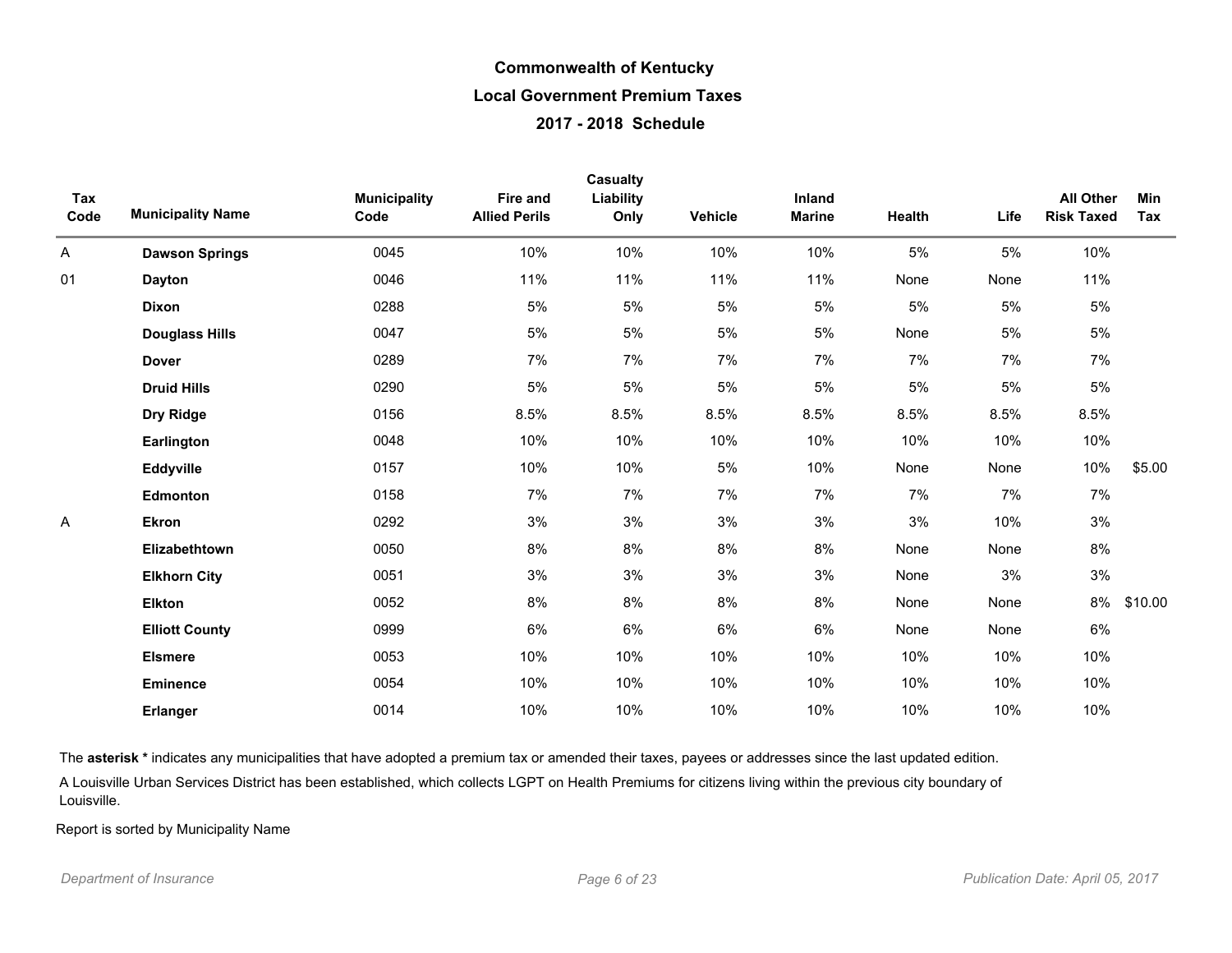| Tax  |                          | <b>Municipality</b> | <b>Fire and</b>      | Casualty<br>Liability |         | Inland        |               |              | <b>All Other</b>  | Min     |
|------|--------------------------|---------------------|----------------------|-----------------------|---------|---------------|---------------|--------------|-------------------|---------|
| Code | <b>Municipality Name</b> | Code                | <b>Allied Perils</b> | Only                  | Vehicle | <b>Marine</b> | <b>Health</b> | Life         | <b>Risk Taxed</b> | Tax     |
|      | <b>Evarts</b>            | 0159                | 10%                  | 10%                   | 10%     | 10%           | 10%           | 10%          | 10%               |         |
|      | Ewing                    | 1002                | 6%                   | 6%                    | 6%      | 6%            | None          | 6%           | 6%                |         |
|      | <b>Falmouth</b>          | 0055                | 10%                  | 10%                   | 10%     | 10%           | 10%           | 10%          | 10%               |         |
|      | <b>Fincastle</b>         | 0297                | 5%                   | 5%                    | 5%      | 5%            | $5\%$         | $5\%$        | $5\%$             |         |
|      | <b>Flatwoods</b>         | 0015                | 8%                   | 8%                    | 8%      | 8%            | None          | \$25.00 Flat | 8%                | \$5.00  |
| 36   | <b>Fleming County</b>    | 1005                | 6%                   | 6%                    | 6%      | 6%            | None          | 6%           | 6%                |         |
|      | <b>Fleming-Neon</b>      | 0161                | 5%                   | 5%                    | 5%      | 5%            | 5%            | $5\%$        | 5%                |         |
| K    | Flemingsburg             | 0056                | 6%                   | 6%                    | 6%      | 6%            | 6%            | 6%           | 6%                | \$10.00 |
|      | <b>Florence</b>          | 0016                | 8%                   | 8%                    | 8%      | 8%            | 8%            | 8%           | 8%                |         |
| Α    | * Floyd County           | 1029                | 6%                   | 6%                    | 6%      | 6%            | 6%            | 6%           | 6%                | \$10.00 |
|      | Fordsville               | 0298                | 8%                   | 8%                    | 8%      | $8\%$         | 8%            | 8%           | $8\%$             |         |
|      | <b>Forest Hills</b>      | 0299                | 5%                   | 5%                    | 5%      | 5%            | 5%            | $5\%$        | 5%                |         |
| H    | <b>Fort Mitchell</b>     | 0057                | 7%                   | 7%                    | 7%      | 7%            | 7%            | 7%           | 7%                |         |
|      | <b>Fort Thomas</b>       | 0058                | 10%                  | 10%                   | 10%     | 10%           | 10%           | 10%          | 10%               |         |
| P    | <b>Fort Wright</b>       | 0059                | 8%                   | 8%                    | 8%      | 8%            | None          | 8%           | 8%                |         |
|      | <b>Fountain Run</b>      | 0301                | 5%                   | 5%                    | 5%      | 5%            | 5%            | $5\%$        | 5%                |         |
|      | <b>Fox Chase</b>         | 0967                | 5%                   | 5%                    | 5%      | 5%            | None          | None         | $5\%$             |         |
|      | <b>Frankfort</b>         | 0006                | 6%                   | 6%                    | 6%      | 6%            | 6%            | 6%           | 6%                |         |

The asterisk \* indicates any municipalities that have adopted a premium tax or amended their taxes, payees or addresses since the last updated edition.

A Louisville Urban Services District has been established, which collects LGPT on Health Premiums for citizens living within the previous city boundary of Louisville.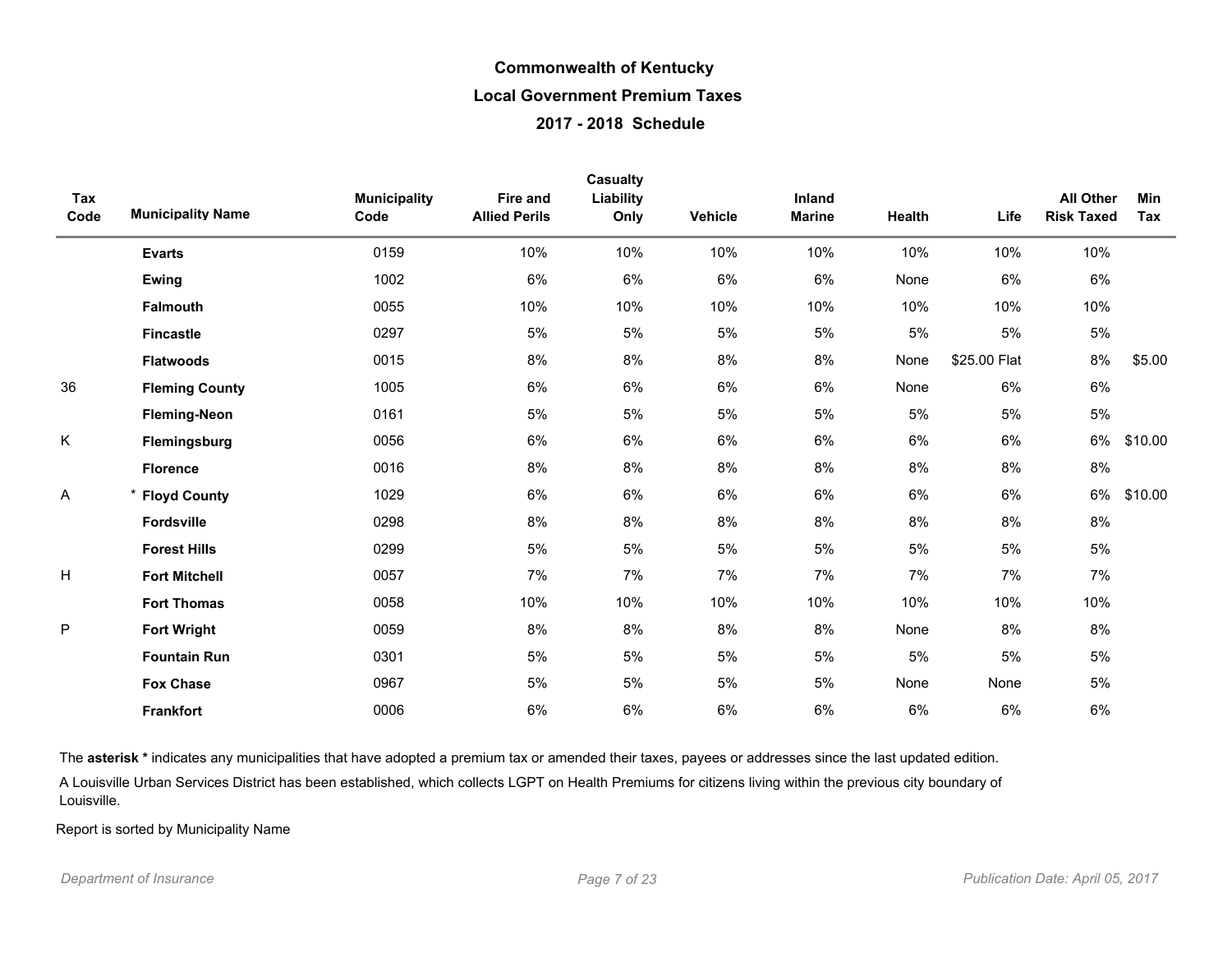| Tax<br>Code | <b>Municipality Name</b> | <b>Municipality</b><br>Code | <b>Fire and</b><br><b>Allied Perils</b> | <b>Casualty</b><br>Liability<br>Only | <b>Vehicle</b> | Inland<br><b>Marine</b> | Health | Life  | <b>All Other</b><br><b>Risk Taxed</b> | <b>Min</b><br>Tax |
|-------------|--------------------------|-----------------------------|-----------------------------------------|--------------------------------------|----------------|-------------------------|--------|-------|---------------------------------------|-------------------|
|             | <b>Franklin</b>          | 0060                        | 9%                                      | $9\%$                                | 9%             | 9%                      | 9%     | 9%    | 9%                                    |                   |
|             | <b>Franklin County</b>   | 0886                        | 6%                                      | $6\%$                                | 6%             | 6%                      | None   | 6%    | 6%                                    |                   |
|             | Fredonia                 | 0162                        | $6\%$                                   | 6%                                   | 6%             | 6%                      | None   | None  | 6%                                    |                   |
| Α           | Frenchburg               | 0302                        | 5%                                      | 5%                                   | 5%             | 5%                      | 5%     | 5%    | $5\%$                                 |                   |
| $B-04$      | <b>Fulton County</b>     | 0887                        | 3%                                      | 3%                                   | 3%             | 3%                      | None   | 3%    | 3%                                    | \$10.00           |
|             | <b>Gamaliel</b>          | 0303                        | 7%                                      | 7%                                   | 7%             | 7%                      | 7%     | 7%    | 7%                                    |                   |
| 37          | Georgetown               | 0062                        | 5%                                      | $5\%$                                | 5%             | 5%                      | 5%     | 5%    | 5%                                    |                   |
|             | Ghent                    | 1003                        | 5%                                      | 5%                                   | 5%             | 5%                      | 5%     | 5%    | 5%                                    |                   |
|             | Glasgow                  | 0017                        | $5%$                                    | 5%                                   | 5%             | 5%                      | 2%     | 2%    | $5\%$                                 |                   |
|             | Glencoe                  | 0309                        | 6%                                      | 6%                                   | 6%             | 6%                      | 6%     | 6%    | 6%                                    |                   |
|             | Glenview                 | 0464                        | 5%                                      | $5\%$                                | 5%             | 5%                      | 5%     | $5\%$ | 5%                                    |                   |
|             | <b>Glenview Hills</b>    | 0307                        | 5%                                      | 5%                                   | 5%             | 5%                      | None   | $5\%$ | $5\%$                                 |                   |
|             | <b>Glenview Manor</b>    | 0308                        | 5%                                      | 5%                                   | 5%             | 5%                      | None   | None  | None                                  |                   |
|             | <b>Goose Creek</b>       | 0310                        | 10%                                     | 10%                                  | 10%            | 10%                     | None   | 10%   | 10%                                   |                   |
|             | Goshen                   | 0451                        | 10%                                     | 10%                                  | 10%            | 10%                     | None   | 10%   | 10%                                   |                   |
|             | Graymoor-Devondale       | 0312                        | 5%                                      | $5\%$                                | 5%             | $5%$                    | None   | 5%    | $5\%$                                 |                   |
|             | Grayson                  | 0063                        | 10.5%                                   | 10.5%                                | 10.5%          | 10.5%                   | None   | None  | 10.5%                                 |                   |
| 48-43       | <b>Green County</b>      | 1025                        | 3%                                      | 3%                                   | 3%             | 3%                      | None   | None  | 3%                                    |                   |

The asterisk \* indicates any municipalities that have adopted a premium tax or amended their taxes, payees or addresses since the last updated edition.

A Louisville Urban Services District has been established, which collects LGPT on Health Premiums for citizens living within the previous city boundary of Louisville.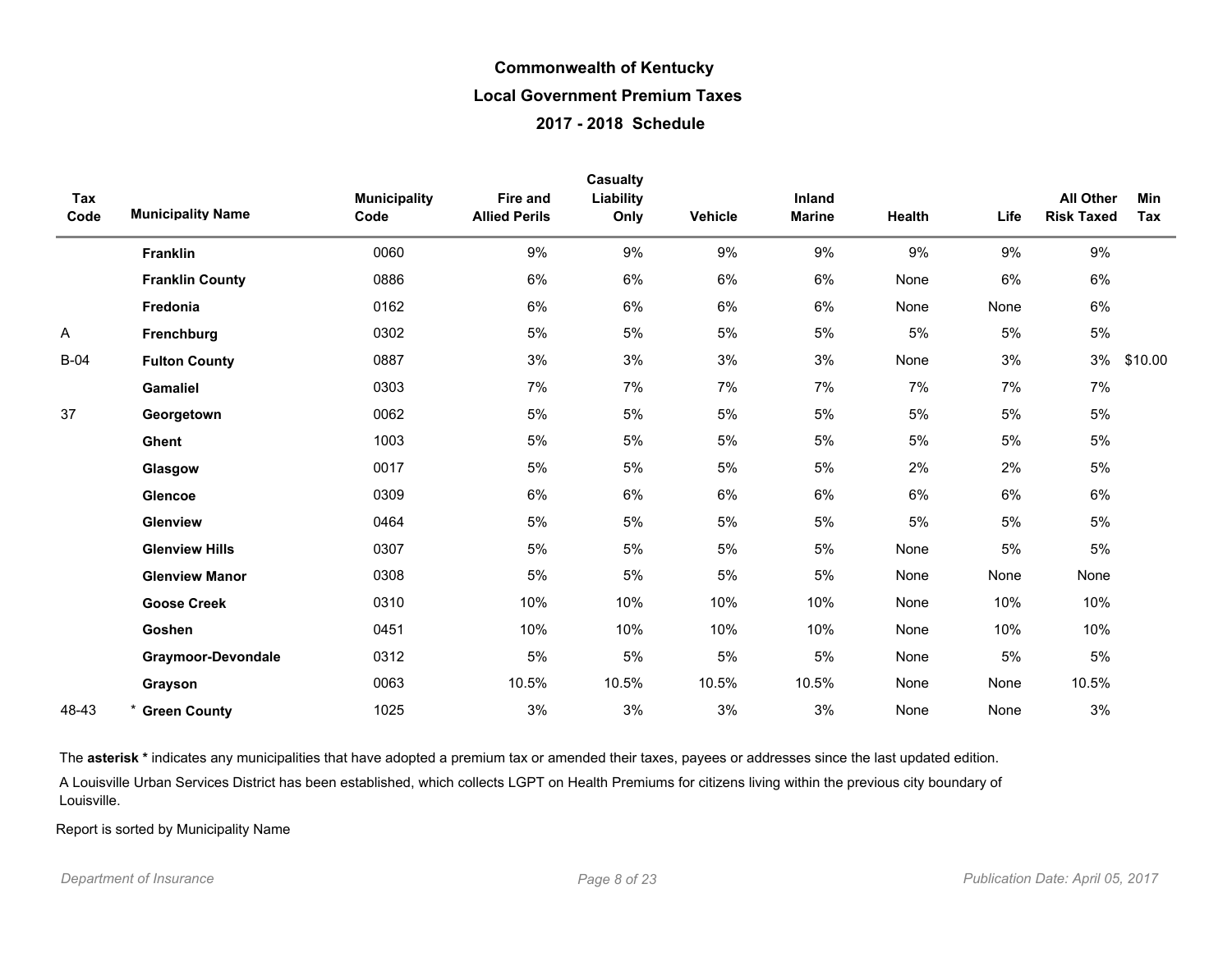|             |                          |                             |                                         | <b>Casualty</b>   |                |                         |        |       |                                       |            |
|-------------|--------------------------|-----------------------------|-----------------------------------------|-------------------|----------------|-------------------------|--------|-------|---------------------------------------|------------|
| Tax<br>Code | <b>Municipality Name</b> | <b>Municipality</b><br>Code | <b>Fire and</b><br><b>Allied Perils</b> | Liability<br>Only | <b>Vehicle</b> | Inland<br><b>Marine</b> | Health | Life  | <b>All Other</b><br><b>Risk Taxed</b> | Min<br>Tax |
|             | <b>Green Spring</b>      | 0313                        | 5.75%                                   | 5.75%             | 5.75%          | 5.75%                   | None   | 5.75% | 5.75%                                 |            |
|             | Greensburg               | 0164                        | 10%                                     | 10%               | 10%            | 10%                     | None   | 10%   | 10%                                   |            |
|             | Greenup                  | 0165                        | 8%                                      | 8%                | 8%             | 8%                      | None   | None  | None                                  | \$5.00     |
|             | Greenville               | 0064                        | 11%                                     | 11%               | 11%            | 11%                     | 11%    | 11%   | 11%                                   |            |
|             | Guthrie                  | 0166                        | 8%                                      | 8%                | 8%             | 8%                      | None   | $5\%$ | 8%                                    |            |
|             | Hanson                   | 0314                        | 10%                                     | 10%               | 10%            | 10%                     | None   | 10%   | 10%                                   |            |
|             | Hardinsburg              | 0168                        | 6%                                      | 6%                | 6%             | 6%                      | 6%     | None  | 6%                                    |            |
|             | Harlan                   | 0065                        | 8%                                      | 8%                | 8%             | 8%                      | None   | 8%    | 8%                                    |            |
|             | Harrodsburg              | 0066                        | 10%                                     | 10%               | 10%            | 10%                     | 10%    | 10%   | 10%                                   |            |
|             | <b>Hartford</b>          | 0169                        | 10%                                     | 10%               | 10%            | 10%                     | 10%    | 10%   | 10%                                   |            |
|             | <b>Hawesville</b>        | 0974                        | 8%                                      | 8%                | 8%             | 8%                      | 8%     | None  | 8%                                    |            |
|             | Hazard                   | 0018                        | 5%                                      | 5%                | 5%             | 5%                      | 5%     | $5\%$ | $5\%$                                 |            |
|             | * Hebron Estates         | 0981                        | 5%                                      | 5%                | 5%             | 5%                      | None   | None  | $5\%$                                 |            |
|             | Henderson                | 0019                        | 10%                                     | 10%               | 10%            | 10%                     | 10%    | 10%   | 10%                                   | \$5.00     |
| Α           | <b>Henderson County</b>  | 0900                        | 9.75%                                   | 9.75%             | 9.75%          | 9.75%                   | 9.75%  | 9.75% | 9.75%                                 |            |
|             | <b>Heritage Creek</b>    | 0996                        | 5%                                      | 5%                | 5%             | 5%                      | None   | 5%    | 5%                                    |            |
| В           | Hickman                  | 0067                        | 3%                                      | 3%                | 3%             | 3%                      | None   | None  | 3%                                    |            |
|             | <b>Hickory Hill</b>      | 0444                        | 5%                                      | 5%                | 5%             | 5%                      | None   | 5%    | $5\%$                                 |            |

The asterisk \* indicates any municipalities that have adopted a premium tax or amended their taxes, payees or addresses since the last updated edition.

A Louisville Urban Services District has been established, which collects LGPT on Health Premiums for citizens living within the previous city boundary of Louisville.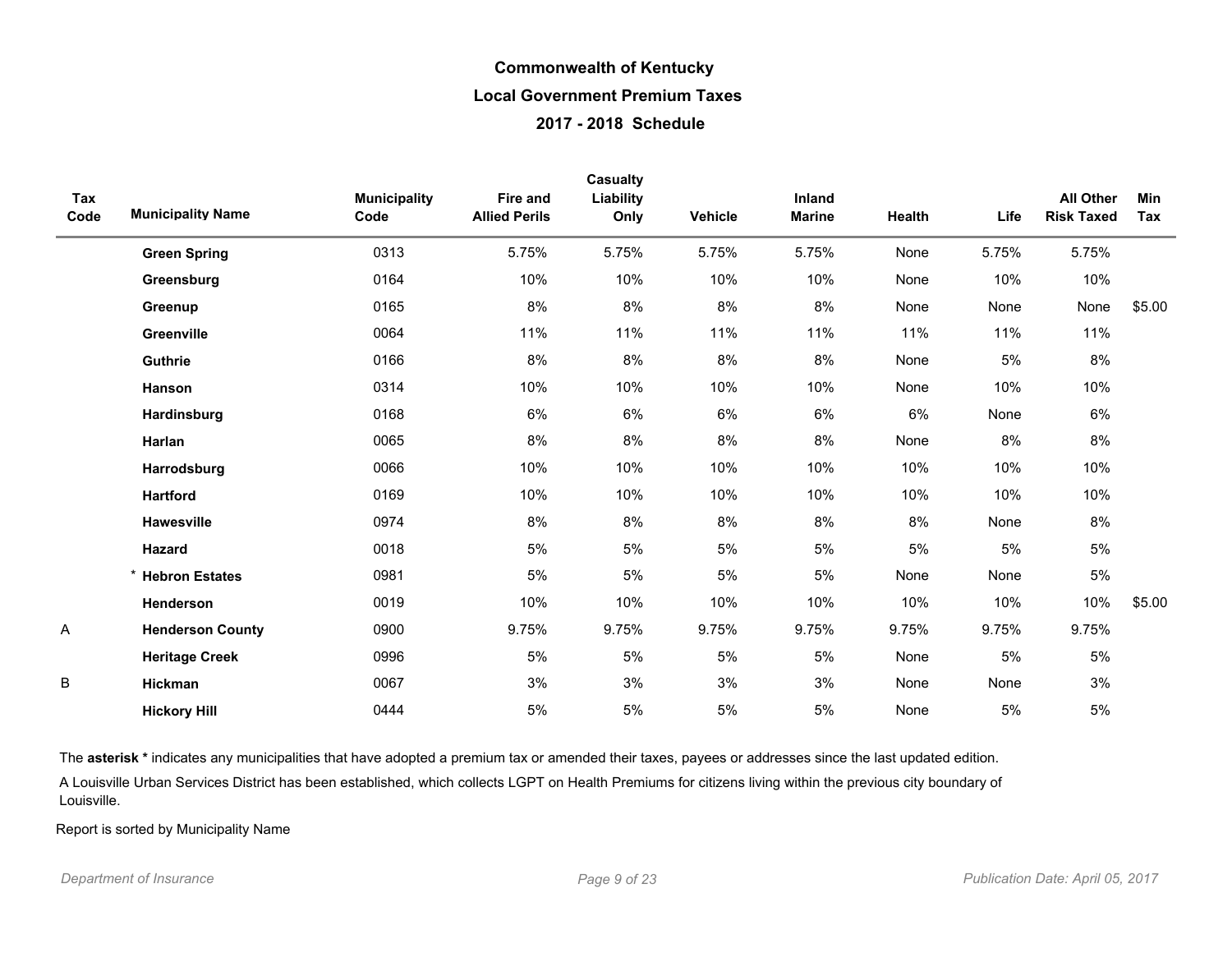|             |                          |                             |                                         | Casualty          |         |                         |        |      |                                       |            |
|-------------|--------------------------|-----------------------------|-----------------------------------------|-------------------|---------|-------------------------|--------|------|---------------------------------------|------------|
| Tax<br>Code | <b>Municipality Name</b> | <b>Municipality</b><br>Code | <b>Fire and</b><br><b>Allied Perils</b> | Liability<br>Only | Vehicle | Inland<br><b>Marine</b> | Health | Life | <b>All Other</b><br><b>Risk Taxed</b> | Min<br>Tax |
|             | <b>Highland Heights</b>  | 0171                        | 10%                                     | 10%               | 10%     | 10%                     | None   | None | 10%                                   |            |
|             | <b>Hills And Dales</b>   | 0448                        | 5%                                      | 5%                | 5%      | 5%                      | None   | 5%   | 5%                                    |            |
|             | <b>Hillview</b>          | 1020                        | 7%                                      | 7%                | 7%      | 7%                      | None   | None | 7%                                    |            |
| Α           | Hindman                  | 0172                        | 3%                                      | 3%                | 3%      | 3%                      | None   | 3%   | $3%$                                  |            |
| 47          | Hodgenville              | 0069                        | 10%                                     | 10%               | 10%     | 10%                     | 10%    | 10%  | 10%                                   |            |
|             | <b>Hollow Creek</b>      | 0318                        | 5%                                      | 5%                | 5%      | 5%                      | 5%     | 5%   | $5\%$                                 |            |
| Α           | <b>Hopkins County</b>    | 0903                        | 10%                                     | 10%               | 10%     | 10%                     | None   | 10%  | 10%                                   |            |
|             | * Hopkinsville           | 0020                        | 8.5%                                    | 8.5%              | 8.5%    | 8.5%                    | 8.5%   | 8.5% | 8.5%                                  |            |
|             | <b>Horse Cave</b>        | 0173                        | 8%                                      | 8%                | 8%      | 8%                      | 8%     | 8%   | 8%                                    |            |
|             | <b>Houston Acres</b>     | 0321                        | 7%                                      | 7%                | 7%      | 7%                      | None   | 7%   | 7%                                    |            |
|             | <b>Hunters Hollow</b>    | 0969                        | 5%                                      | 5%                | 5%      | $5%$                    | None   | None | $5\%$                                 |            |
|             | Hurstbourne              | 0449                        | 8%                                      | 8%                | 8%      | 8%                      | None   | 8%   | 8%                                    |            |
|             | <b>Hurstbourne Acres</b> | 0322                        | 5%                                      | 5%                | 5%      | 5%                      | 5%     | 5%   | $5\%$                                 |            |
|             | <b>Hustonville</b>       | 0174                        | 6%                                      | 6%                | 6%      | 6%                      | None   | None | 6%                                    |            |
|             | Hyden                    | 0323                        | 4%                                      | 4%                | 4%      | 4%                      | 4%     | 4%   | 4%                                    |            |
|             | <b>Indian Hills</b>      | 0176                        | 5%                                      | 5%                | 5%      | 5%                      | 5%     | 5%   | $5\%$                                 |            |
|             | Irvine                   | 0070                        | 10%                                     | 10%               | 10%     | 10%                     | None   | 10%  | 10%                                   | \$5.00     |
|             | * Irvington              | 0177                        | 10%                                     | 10%               | 10%     | 10%                     | 10%    | 10%  | 10%                                   |            |

The asterisk \* indicates any municipalities that have adopted a premium tax or amended their taxes, payees or addresses since the last updated edition.

A Louisville Urban Services District has been established, which collects LGPT on Health Premiums for citizens living within the previous city boundary of Louisville.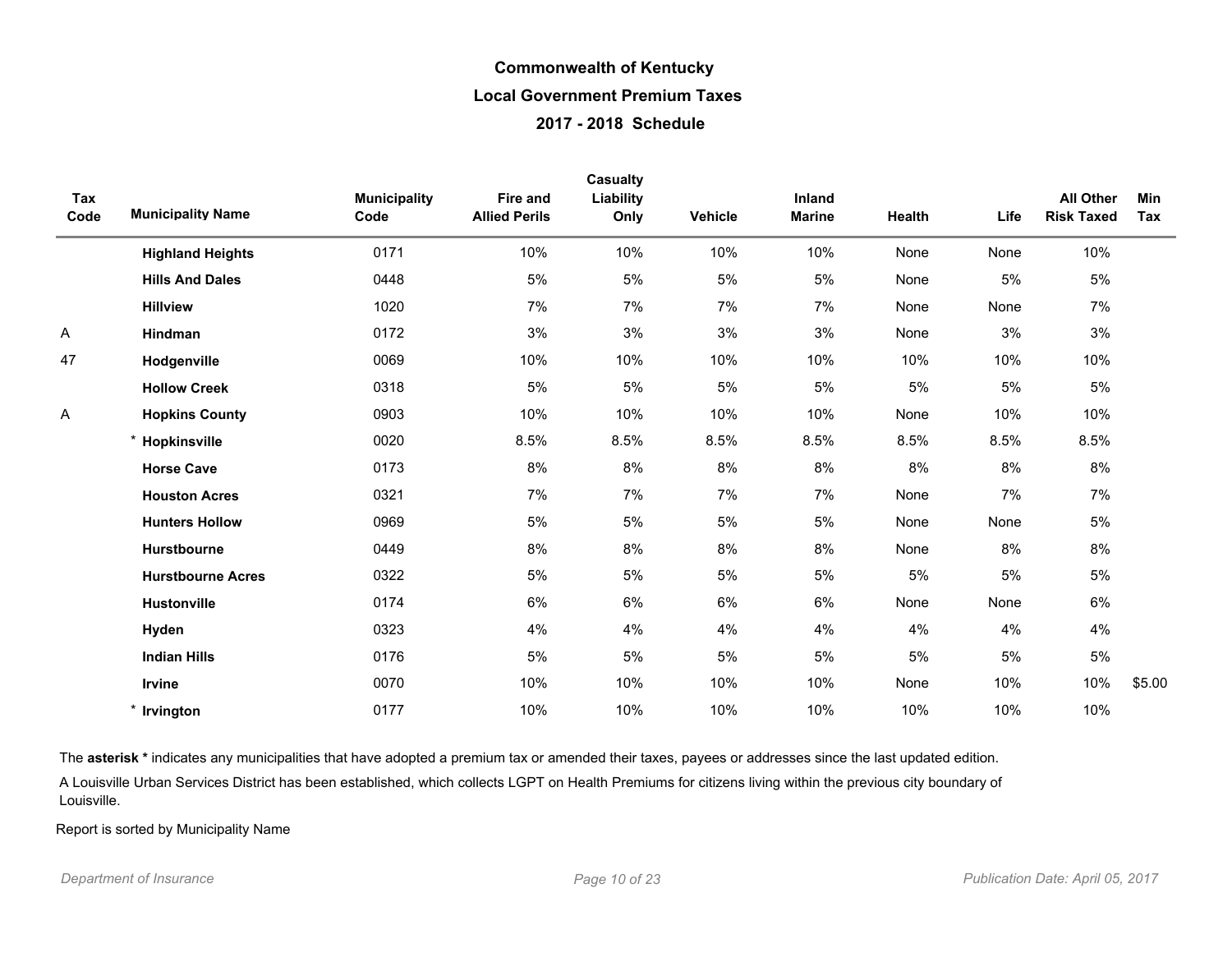| Tax<br>Code | <b>Municipality Name</b> | <b>Municipality</b><br>Code | Fire and<br><b>Allied Perils</b> | <b>Casualty</b><br>Liability<br>Only | Vehicle | Inland<br><b>Marine</b> | Health | Life  | <b>All Other</b><br><b>Risk Taxed</b> | Min<br>Tax |
|-------------|--------------------------|-----------------------------|----------------------------------|--------------------------------------|---------|-------------------------|--------|-------|---------------------------------------|------------|
|             | Island                   | 0326                        | 8%                               | 8%                                   | 8%      | 8%                      | 8%     | 8%    | 8%                                    |            |
|             | Jackson                  | 0071                        | 8.5%                             | 8.5%                                 | 8.5%    | 8.5%                    | None   | None  | 8.5%                                  |            |
|             | <b>Jackson County</b>    | 0904                        | 5%                               | $5\%$                                | 5%      | 5%                      | None   | None  | $5\%$                                 |            |
|             | Jamestown                | 0178                        | 10%                              | 10%                                  | 10%     | 10%                     | 10%    | 10%   | 10%                                   |            |
|             | <b>Jeffersontown</b>     | 0072                        | 5%                               | 5%                                   | 5%      | 5%                      | None   | $5\%$ | $5\%$                                 |            |
|             | <b>Jeffersonville</b>    | 0439                        | 4%                               | 4%                                   | 4%      | 4%                      | None   | 4%    | None                                  | \$5.00     |
|             | <b>Jenkins</b>           | 0073                        | 6%                               | 6%                                   | 6%      | 6%                      | 6%     | 6%    | 6%                                    |            |
|             | <b>Junction City</b>     | 0179                        | 12%                              | 12%                                  | 12%     | 12%                     | 12%    | 12%   | 12%                                   |            |
| $L-35$      | <b>Kenton County</b>     | 1000                        | 8%                               | 8%                                   | 8%      | 8%                      | None   | None  | 8%                                    | \$5.00     |
|             | <b>Kingsley</b>          | 0330                        | 5%                               | 5%                                   | 5%      | 5%                      | 5%     | None  | 5%                                    |            |
| $A-49$      | <b>Knott County</b>      | 1028                        | 8%                               | $8\%$                                | 8%      | 8%                      | None   | None  | 8%                                    |            |
| 15          | <b>Kuttawa</b>           | 0180                        | 10%                              | None                                 | None    | None                    | None   | None  | None                                  | \$5.00     |
|             | La Center                | 0181                        | 3%                               | 3%                                   | 3%      | 3%                      | None   | 3%    | 3%                                    | \$25.00    |
|             | Lafayette                | 0331                        | 7%                               | 7%                                   | 7%      | 7%                      | 7%     | 7%    | 7%                                    |            |
|             | Lagrange                 | 0074                        | 10%                              | 10%                                  | 10%     | 10%                     | 10%    | 10%   | 10%                                   |            |
|             | <b>Lakeside Park</b>     | 0182                        | 8%                               | 8%                                   | 8%      | 8%                      | 8%     | 10%   | 8%                                    |            |
|             | Lancaster                | 0183                        | 10%                              | 10%                                  | 10%     | 10%                     | 10%    | 10%   | 10%                                   |            |
|             | <b>Langdon Place</b>     | 0332                        | 5%                               | 5%                                   | 5%      | 5%                      | 5%     | 5%    | 5%                                    |            |

The asterisk \* indicates any municipalities that have adopted a premium tax or amended their taxes, payees or addresses since the last updated edition.

A Louisville Urban Services District has been established, which collects LGPT on Health Premiums for citizens living within the previous city boundary of Louisville.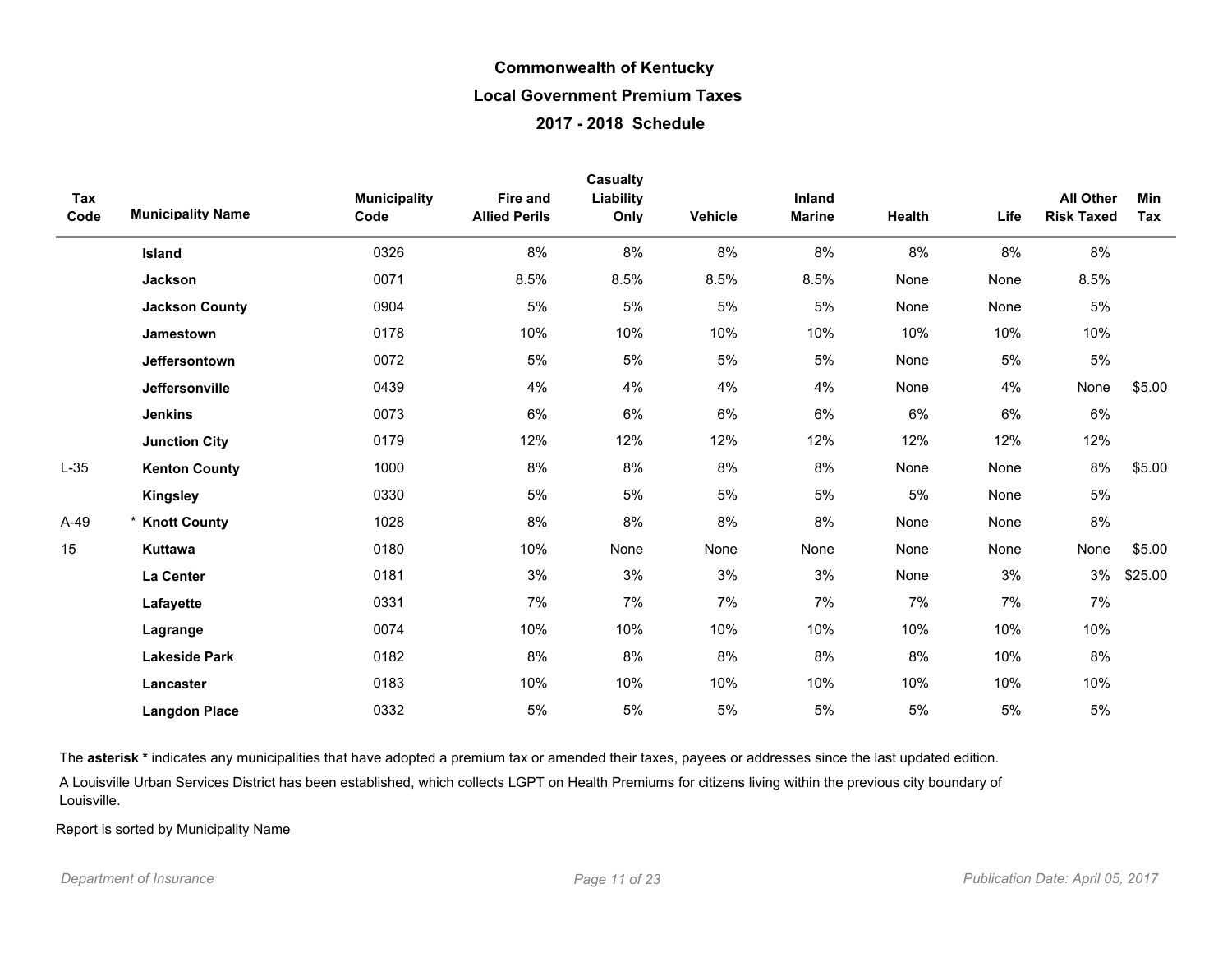|             |                                                 |                             |                                         | Casualty          |         |                         |        |       |                                       |                   |
|-------------|-------------------------------------------------|-----------------------------|-----------------------------------------|-------------------|---------|-------------------------|--------|-------|---------------------------------------|-------------------|
| Tax<br>Code | <b>Municipality Name</b>                        | <b>Municipality</b><br>Code | <b>Fire and</b><br><b>Allied Perils</b> | Liability<br>Only | Vehicle | Inland<br><b>Marine</b> | Health | Life  | <b>All Other</b><br><b>Risk Taxed</b> | <b>Min</b><br>Tax |
| B           | Lawrenceburg                                    | 0075                        | 8%                                      | 8%                | 8%      | 8%                      | 8%     | 8%    | 8%                                    |                   |
|             | Lebanon                                         | 0076                        | 10%                                     | 10%               | 10%     | 10%                     | 10%    | 10%   | 10%                                   |                   |
|             | <b>Lebanon Junction</b>                         | 0975                        | 5%                                      | 5%                | 5%      | 5%                      | None   | None  | 5%                                    |                   |
|             | Leitchfield                                     | 0077                        | 8%                                      | 8%                | 8%      | 8%                      | 8%     | 8%    | 8%                                    | \$5.00            |
|             | <b>Lewis County</b>                             | 0917                        | 6%                                      | 6%                | 6%      | 6%                      | None   | 6%    | 6%                                    |                   |
| 08          | Lewisburg                                       | 0185                        | 10%                                     | None              | 5%      | None                    | None   | None  | None                                  | \$5.00            |
| D           | Lexington-Fayette                               | 0002                        | 5%                                      | 5%                | 5%      | 5%                      | 5%     | 5%    | 5%                                    | \$5.00            |
|             | Liberty                                         | 0187                        | 8%                                      | 8%                | 8%      | 8%                      | None   | None  | 8%                                    |                   |
|             | Lincolnshire                                    | 0336                        | 5%                                      | 5%                | 5%      | 5%                      | None   | 5%    | 5%                                    |                   |
|             | Livermore                                       | 0188                        | 10%                                     | 10%               | 10%     | 10%                     | 10%    | 10%   | 10%                                   |                   |
|             | Livingston                                      | 0337                        | 7%                                      | 7%                | 7%      | 7%                      | 7%     | 7%    | 7%                                    |                   |
|             | London                                          | 0078                        | 7%                                      | 7%                | 7%      | 7%                      | 7%     | 7%    | 7%                                    | \$5.00            |
|             | Loretto                                         | 0339                        | 3%                                      | 3%                | 3%      | 3%                      | 3%     | 3%    | 3%                                    | \$5.00            |
| 29          | Louisa                                          | 0189                        | 8%                                      | 8%                | 8%      | 8%                      | 8%     | 8%    | 8%                                    | \$25.00           |
| R           | <b>Louisville Urban Services</b><br><b>Dist</b> | 1017                        | 5%                                      | 5%                | 5%      | 5%                      | 5%     | $5\%$ | 5%                                    |                   |
| R.          | Louisville-Jefferson                            | 0001                        | 5%                                      | $5\%$             | 5%      | $5\%$                   | None   | $5\%$ | 5%                                    |                   |
|             | Loyall                                          | 0190                        | 9.2%                                    | 9.2%              | 9.2%    | 9.2%                    | 9.2%   | 9.2%  | 9.2%                                  |                   |
|             | Ludlow                                          | 0079                        | 10%                                     | 10%               | 10%     | 10%                     | 10%    | 10%   | 10%                                   |                   |

The asterisk \* indicates any municipalities that have adopted a premium tax or amended their taxes, payees or addresses since the last updated edition.

A Louisville Urban Services District has been established, which collects LGPT on Health Premiums for citizens living within the previous city boundary of Louisville.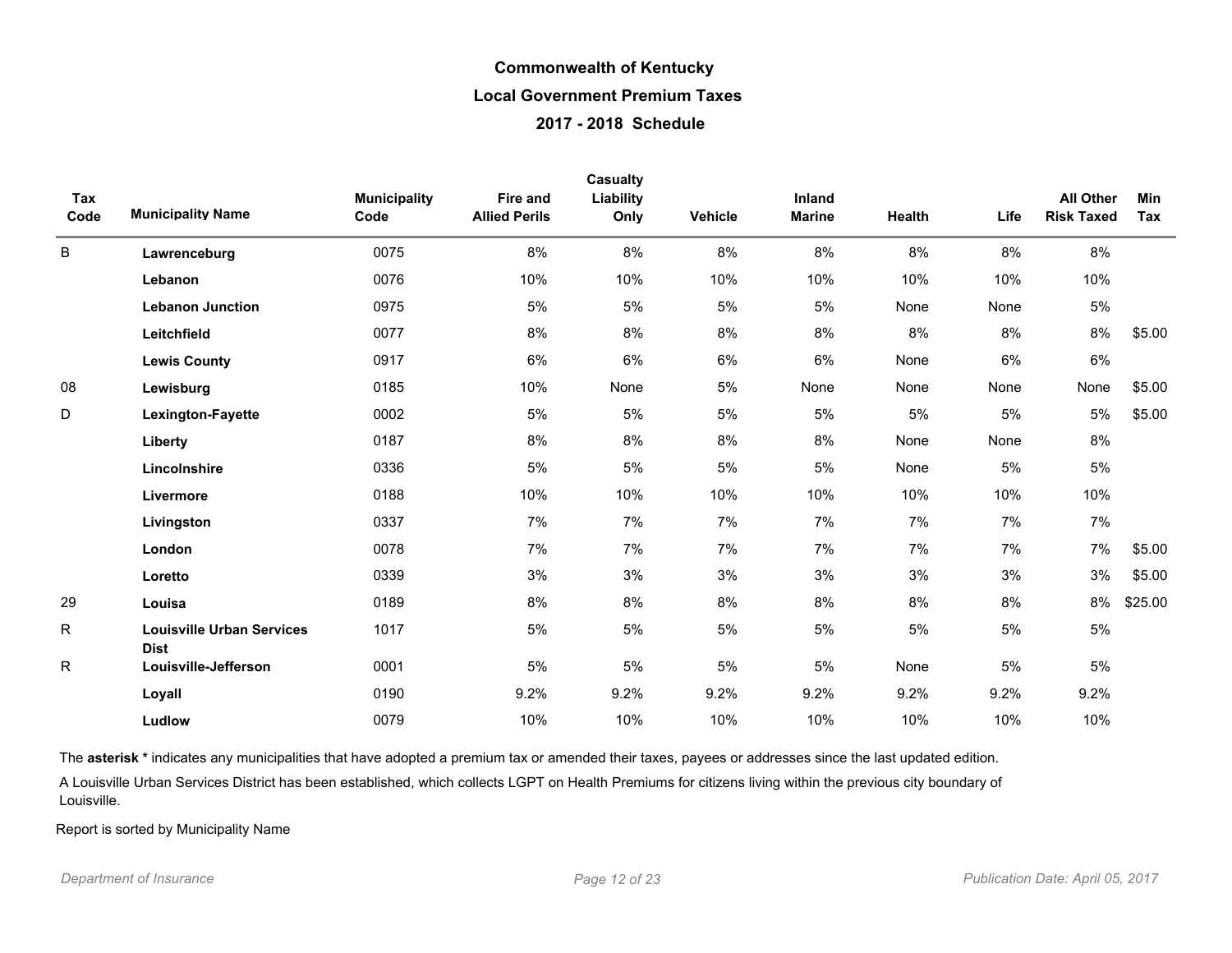| Tax<br>Code | <b>Municipality Name</b>  | <b>Municipality</b><br>Code | <b>Fire and</b><br><b>Allied Perils</b> | Casualty<br>Liability<br>Only | Vehicle | <b>Inland</b><br><b>Marine</b> | Health | Life  | <b>All Other</b><br><b>Risk Taxed</b> | Min<br>Tax |
|-------------|---------------------------|-----------------------------|-----------------------------------------|-------------------------------|---------|--------------------------------|--------|-------|---------------------------------------|------------|
|             | Lynch                     | 1022                        | 8%                                      | 8%                            | 8%      | 8%                             | 8%     | 8%    | 8%                                    |            |
| H           | Lyndon                    | 0080                        | 5%                                      | 5%                            | $5%$    | $5%$                           | None   | $5\%$ | $5\%$                                 |            |
|             | Lynnview                  | 0192                        | 5%                                      | 5%                            | $5%$    | 5%                             | None   | 5%    | $5\%$                                 |            |
|             | <b>Madisonville</b>       | 0081                        | 10%                                     | 10%                           | 10%     | 10%                            | None   | 10%   | 10%                                   |            |
|             | <b>Manchester</b>         | 0082                        | 4%                                      | 4%                            | 4%      | 4%                             | 4%     | 4%    | 4%                                    |            |
|             | <b>Manor Creek</b>        | 0341                        | 5%                                      | 5%                            | 5%      | 5%                             | 5%     | 5%    | 5%                                    |            |
|             | <b>Marion</b>             | 0083                        | 4%                                      | 4%                            | 4%      | 4%                             | 4%     | 4%    | 4%                                    |            |
|             | <b>Martin</b>             | 0084                        | 9%                                      | 9%                            | 9%      | 9%                             | 9%     | 9%    | 9%                                    |            |
|             | <b>Maryhill Estates</b>   | 0342                        | 5.75%                                   | 5.75%                         | 5.75%   | 5.75%                          | 5.75%  | 5.75% | 5.75%                                 |            |
| 31          | <b>Mason County</b>       | 0930                        | 7%                                      | 7%                            | 7%      | 7%                             | None   | 7%    | 7%                                    |            |
|             | <b>Mayfield</b>           | 0021                        | 9%                                      | 9%                            | 9%      | 9%                             | 9%     | 9%    | 9%                                    | \$5.00     |
|             | <b>Maysville</b>          | 0022                        | 8%                                      | 8%                            | 8%      | 8%                             | 8%     | None  | $8\%$                                 |            |
|             | <b>Mc Henry</b>           | 0985                        | 5%                                      | 5%                            | $5%$    | 5%                             | 5%     | None  | $5\%$                                 |            |
|             | <b>McKee</b>              | 0193                        | 10%                                     | 10%                           | 10%     | 10%                            | 10%    | 10%   | 10%                                   |            |
| A           | <b>Meade County</b>       | 0931                        | 5%                                      | 5%                            | 5%      | 5%                             | None   | 5%    | 5%                                    |            |
|             | <b>Meadow Vale</b>        | 0194                        | 5%                                      | 5%                            | 5%      | 5%                             | None   | 5%    | $5\%$                                 |            |
|             | <b>Meadowbrook Farm</b>   | 0344                        | 5%                                      | 5%                            | 5%      | 5%                             | 5%     | 5%    | $5\%$                                 |            |
|             | <b>Meadowview Estates</b> | 0345                        | 5%                                      | 5%                            | 5%      | 5%                             | None   | 5%    | $5\%$                                 |            |

The asterisk \* indicates any municipalities that have adopted a premium tax or amended their taxes, payees or addresses since the last updated edition.

A Louisville Urban Services District has been established, which collects LGPT on Health Premiums for citizens living within the previous city boundary of Louisville.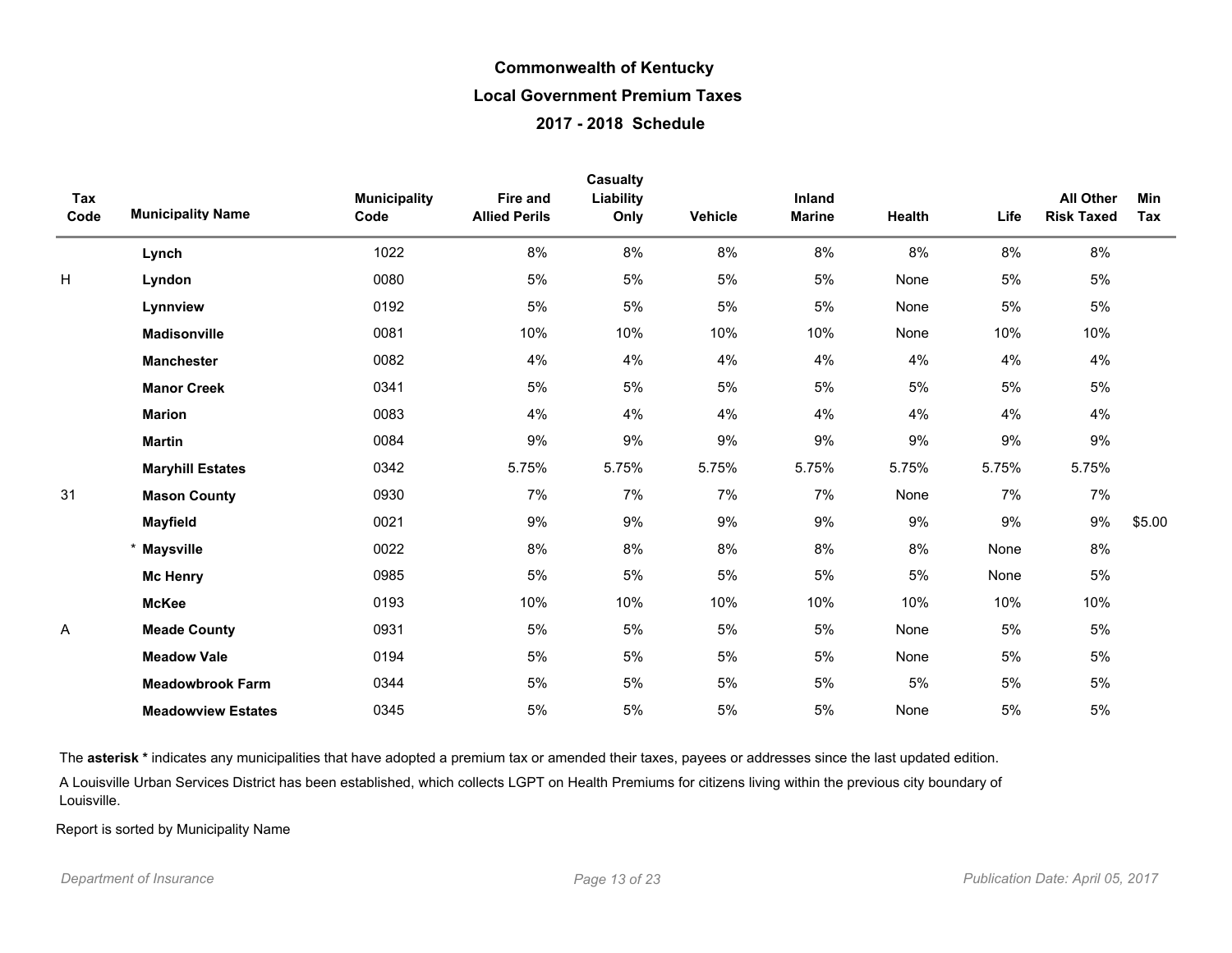| Tax<br>Code | <b>Municipality Name</b>  | <b>Municipality</b><br>Code | <b>Fire and</b><br><b>Allied Perils</b> | <b>Casualty</b><br>Liability<br>Only | Vehicle | <b>Inland</b><br><b>Marine</b> | <b>Health</b> | Life | <b>All Other</b><br><b>Risk Taxed</b> | Min<br>Tax |
|-------------|---------------------------|-----------------------------|-----------------------------------------|--------------------------------------|---------|--------------------------------|---------------|------|---------------------------------------|------------|
|             | Melbourne                 | 0346                        | 10%                                     | 10%                                  | 10%     | 10%                            | 10%           | 10%  | 10%                                   | \$5.00     |
| A           | <b>Menifee County</b>     | 0932                        | 6%                                      | 6%                                   | 6%      | 6%                             | None          | None | 6%                                    |            |
|             | <b>Mentor</b>             | 0347                        | 10%                                     | 10%                                  | 10%     | 10%                            | None          | 10%  | 10%                                   |            |
|             | Middlesboro               | 0023                        | 3%                                      | 3%                                   | 3%      | 3%                             | 3%            | 2%   | 3%                                    |            |
|             | <b>Middletown</b>         | 0085                        | 5%                                      | 5%                                   | 5%      | 5%                             | None          | 5%   | 5%                                    |            |
|             | <b>Midway</b>             | 0195                        | 5%                                      | 5%                                   | 5%      | 5%                             | 5%            | 5%   | 5%                                    |            |
| 32          | Millersburg               | 0196                        | 12%                                     | 12%                                  | 12%     | 12%                            | 12%           | 12%  | 12%                                   | \$5.00     |
| A-46        | <b>Milton</b>             | 0348                        | 8%                                      | 8%                                   | 8%      | 8%                             | 8%            | 8%   | 8%                                    |            |
|             | <b>Mockingbird Valley</b> | 1016                        | 5%                                      | 5%                                   | 5%      | 5%                             | $5%$          | 5%   | 5%                                    |            |
|             | <b>Monticello</b>         | 0086                        | 6%                                      | 6%                                   | 6%      | 6%                             | None          | None | $6\%$                                 | \$5.00     |
|             | <b>Morehead</b>           | 0087                        | 5%                                      | 5%                                   | None    | 5%                             | None          | None | None                                  |            |
| 23          | <b>Morgan County</b>      | 0937                        | 4.5%                                    | 4.5%                                 | 4.5%    | 4.5%                           | None          | None | 4.5%                                  |            |
|             | Morganfield               | 0088                        | 7%                                      | 7%                                   | 7%      | 7%                             | None          | None | 7%                                    |            |
| 15          | Morgantown                | 0198                        | 8%                                      | 8%                                   | 8%      | 8%                             | 8%            | 8%   | 8%                                    |            |
|             | <b>Mortons Gap</b>        | 0199                        | 10%                                     | 10%                                  | 10%     | 10%                            | None          | 10%  | 10%                                   |            |
| 50          | * Mount Olivet            | 1027                        | 5%                                      | 5%                                   | 5%      | 5%                             | 5%            | None | 5%                                    |            |
|             | <b>Mount Sterling</b>     | 0089                        | 10%                                     | 10%                                  | 10%     | 10%                            | 10%           | 10%  | 10%                                   |            |
|             | <b>Mount Vernon</b>       | 1010                        | 4%                                      | 4%                                   | 4%      | 4%                             | 4%            | 4%   | 4%                                    |            |

The asterisk \* indicates any municipalities that have adopted a premium tax or amended their taxes, payees or addresses since the last updated edition.

A Louisville Urban Services District has been established, which collects LGPT on Health Premiums for citizens living within the previous city boundary of Louisville.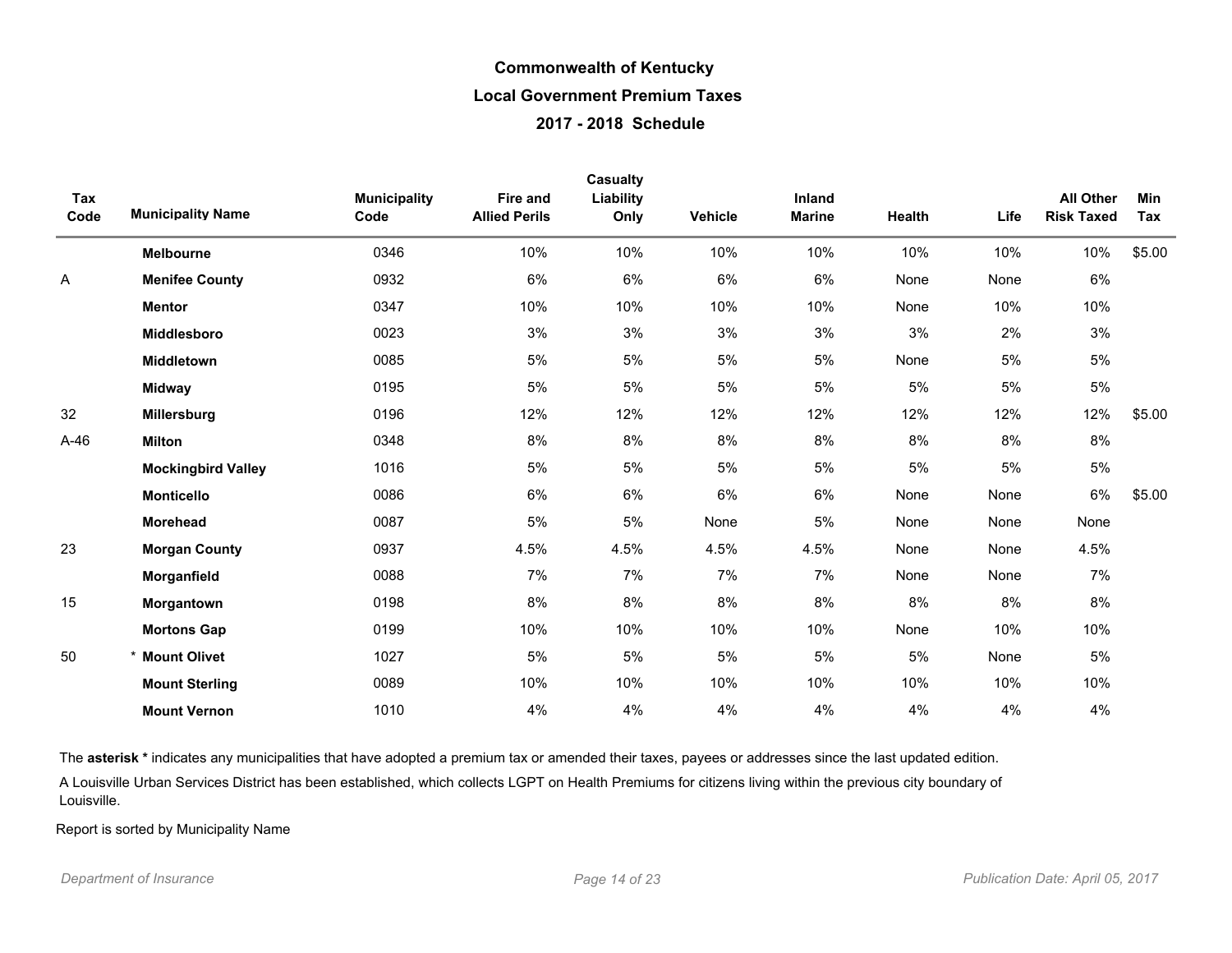| Tax<br>Code | <b>Municipality Name</b>    | <b>Municipality</b><br>Code | Fire and<br><b>Allied Perils</b> | Casualty<br>Liability<br>Only | <b>Vehicle</b> | Inland<br><b>Marine</b> | Health | Life | <b>All Other</b><br><b>Risk Taxed</b> | Min<br>Tax |
|-------------|-----------------------------|-----------------------------|----------------------------------|-------------------------------|----------------|-------------------------|--------|------|---------------------------------------|------------|
| A           | <b>Mount Washington</b>     | 1008                        | 4.5%                             | 4.5%                          | 4.5%           | 4.5%                    | None   | None | 4.5%                                  |            |
|             | <b>Muldraugh</b>            | 0202                        | 9.5%                             | 9.5%                          | 9.5%           | 9.5%                    | 9.5%   | 9.5% | 9.5%                                  | \$5.00     |
|             | <b>Munfordville</b>         | 0203                        | 9.2%                             | 9.2%                          | 9.2%           | 9.2%                    | 9.2%   | 9.2% | 9.2%                                  |            |
|             | <b>Murray</b>               | 0024                        | 9.5%                             | 9.5%                          | 9.5%           | 9.5%                    | None   | None | 9.5%                                  |            |
|             | <b>Murray Hill</b>          | 0446                        | 5%                               | 5%                            | 5%             | 5%                      | None   | 5%   | 5%                                    |            |
|             | <b>Nebo</b>                 | 0352                        | 10%                              | 10%                           | 10%            | 10%                     | None   | 10%  | 10%                                   |            |
| 40          | <b>New Castle</b>           | 0353                        | 12%                              | 12%                           | 12%            | 12%                     | None   | 12%  | 12%                                   |            |
| 02          | <b>New Haven</b>            | 0354                        | 8%                               | 8%                            | 8%             | 8%                      | None   | None | 8%                                    | \$5.00     |
|             | <b>Newport</b>              | 0007                        | 15%                              | 15%                           | 15%            | 10%                     | 15%    | 10%  | 10%                                   |            |
|             | Nicholasville               | 0025                        | 9%                               | 9%                            | 9%             | 9%                      | None   | 9%   | 9%                                    |            |
|             | <b>Norbourne Estates</b>    | 0355                        | 5%                               | 5%                            | 5%             | 5%                      | None   | 5%   | 5%                                    |            |
|             | <b>North Middletown</b>     | 0206                        | 9%                               | 9%                            | 9%             | 9%                      | 9%     | 9%   | 9%                                    |            |
|             | Northfield                  | 0205                        | 5%                               | 5%                            | 5%             | 5%                      | None   | 5%   | $5\%$                                 |            |
|             | Nortonville                 | 0207                        | 10%                              | 10%                           | 10%            | 10%                     | None   | 10%  | 10%                                   |            |
|             | Norwood                     | 0356                        | 5%                               | 5%                            | 5%             | 5%                      | None   | 5%   | 5%                                    |            |
|             | <b>Oak Grove</b>            | 0208                        | 10%                              | 10%                           | 10%            | 10%                     | 10%    | 10%  | 10%                                   |            |
|             | Oakland                     | 0357                        | 5%                               | 5%                            | 5%             | 5%                      | None   | None | 5%                                    |            |
|             | <b>Old Brownsboro Place</b> | 0443                        | 5%                               | 5%                            | 5%             | 5%                      | None   | 5%   | 5%                                    |            |

The asterisk \* indicates any municipalities that have adopted a premium tax or amended their taxes, payees or addresses since the last updated edition.

A Louisville Urban Services District has been established, which collects LGPT on Health Premiums for citizens living within the previous city boundary of Louisville.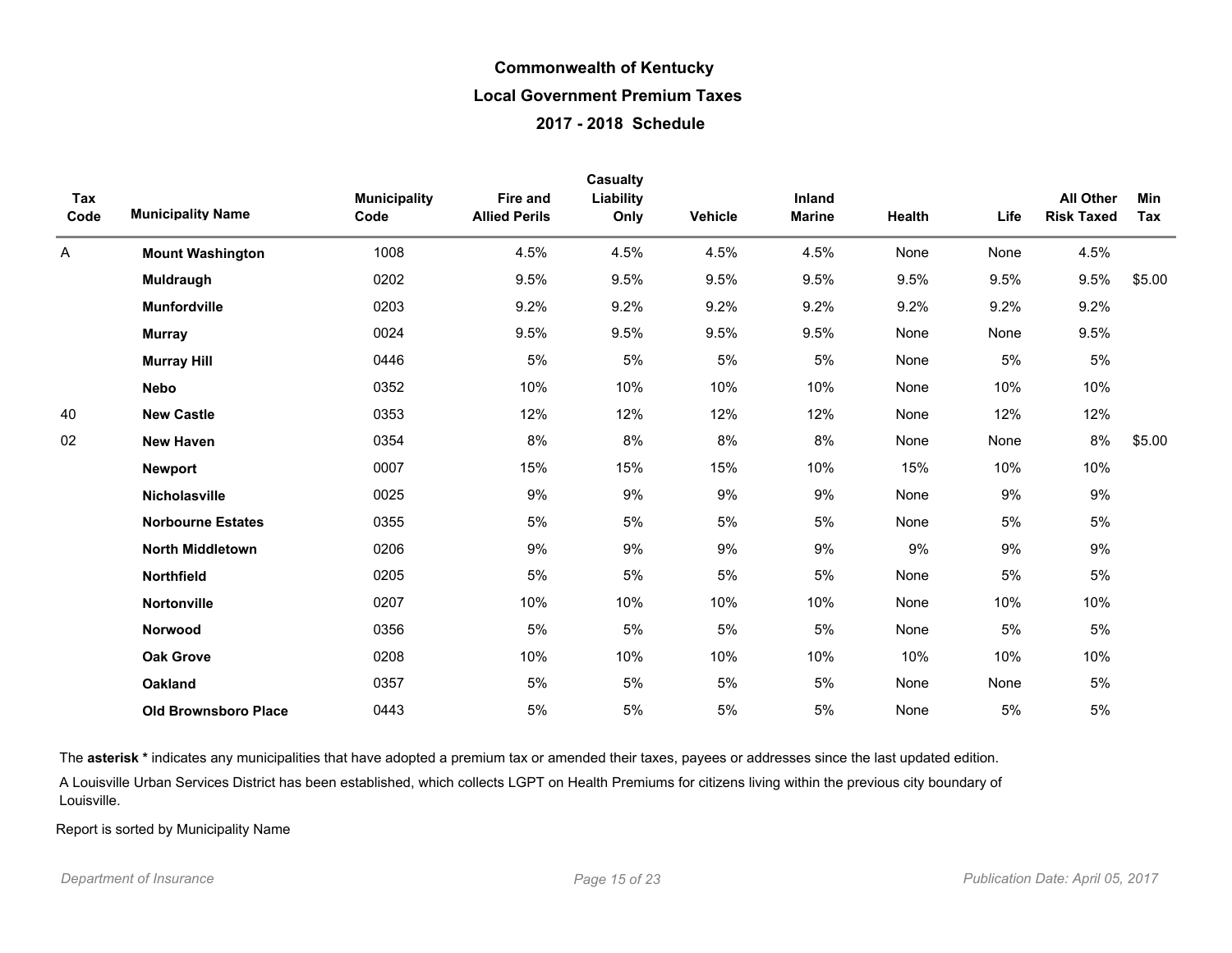| Tax<br>Code | <b>Municipality Name</b>   | <b>Municipality</b><br>Code | Fire and<br><b>Allied Perils</b> | <b>Casualty</b><br>Liability<br>Only | Vehicle | Inland<br><b>Marine</b> | Health | Life | <b>All Other</b><br><b>Risk Taxed</b> | Min<br>Tax |
|-------------|----------------------------|-----------------------------|----------------------------------|--------------------------------------|---------|-------------------------|--------|------|---------------------------------------|------------|
|             | <b>Oldham County</b>       | 0942                        | 10%                              | 10%                                  | 10%     | 10%                     | None   | 10%  | 10%                                   |            |
| 26          | <b>Olive Hill</b>          | 0091                        | 9%                               | 9%                                   | 9%      | 9%                      | None   | None | 9%                                    | \$5.00     |
|             | <b>Orchard Grass Hills</b> | 0358                        | 10%                              | 10%                                  | 10%     | 10%                     | 10%    | 10%  | 10%                                   |            |
| $Q-18$      | <b>Owen County</b>         | 0943                        | 7.5%                             | 7.5%                                 | 7.5%    | 7.5%                    | None   | None | 7.5%                                  |            |
|             | Owensboro                  | 0008                        | 8%                               | 8%                                   | 8%      | 8%                      | 4%     | 8%   | 8%                                    |            |
|             | Owingsville                | 0092                        | 8%                               | 8%                                   | 8%      | 8%                      | None   | 8%   | None                                  | \$5.00     |
|             | <b>Owsley County</b>       | 0944                        | 7%                               | 7%                                   | 7%      | 7%                      | None   | None | 7%                                    |            |
|             | Paducah                    | 0009                        | 6%                               | 6%                                   | 6%      | 6%                      | 6%     | 6%   | 6%                                    |            |
| 25          | <b>Paintsville</b>         | 0093                        | 8%                               | 8%                                   | 8%      | 8%                      | None   | None | None                                  |            |
|             | <b>Paris</b>               | 0026                        | 10%                              | 10%                                  | 10%     | 10%                     | 10%    | 10%  | 10%                                   |            |
|             | <b>Park City</b>           | 0360                        | 8%                               | 8%                                   | 8%      | 8%                      | 8%     | 8%   | 8%                                    |            |
| G           | <b>Park Hills</b>          | 0094                        | 10%                              | 10%                                  | 10%     | 10%                     | 10%    | 10%  | 10%                                   |            |
|             | <b>Parkway Village</b>     | 0361                        | 5%                               | 5%                                   | 5%      | 5%                      | 5%     | 5%   | 5%                                    |            |
|             | Pembroke                   | 0362                        | 5.5%                             | 5.5%                                 | 5.5%    | 5.5%                    | 5.5%   | 5.5% | 5.5%                                  |            |
|             | Perryville                 | 0210                        | 10%                              | 10%                                  | 10%     | 10%                     | None   | 10%  | None                                  | \$5.00     |
| 06          | <b>Pewee Valley</b>        | 0211                        | 10%                              | 10%                                  | 10%     | 10%                     | 10%    | 10%  | 10%                                   |            |
|             | <b>Pineville</b>           | 0096                        | 8%                               | 8%                                   | 8%      | 8%                      | 8%     | 8%   | 8%                                    |            |
|             | <b>Pioneer Village</b>     | 0441                        | 5%                               | 5%                                   | 5%      | 5%                      | None   | None | 5%                                    |            |

The asterisk \* indicates any municipalities that have adopted a premium tax or amended their taxes, payees or addresses since the last updated edition.

A Louisville Urban Services District has been established, which collects LGPT on Health Premiums for citizens living within the previous city boundary of Louisville.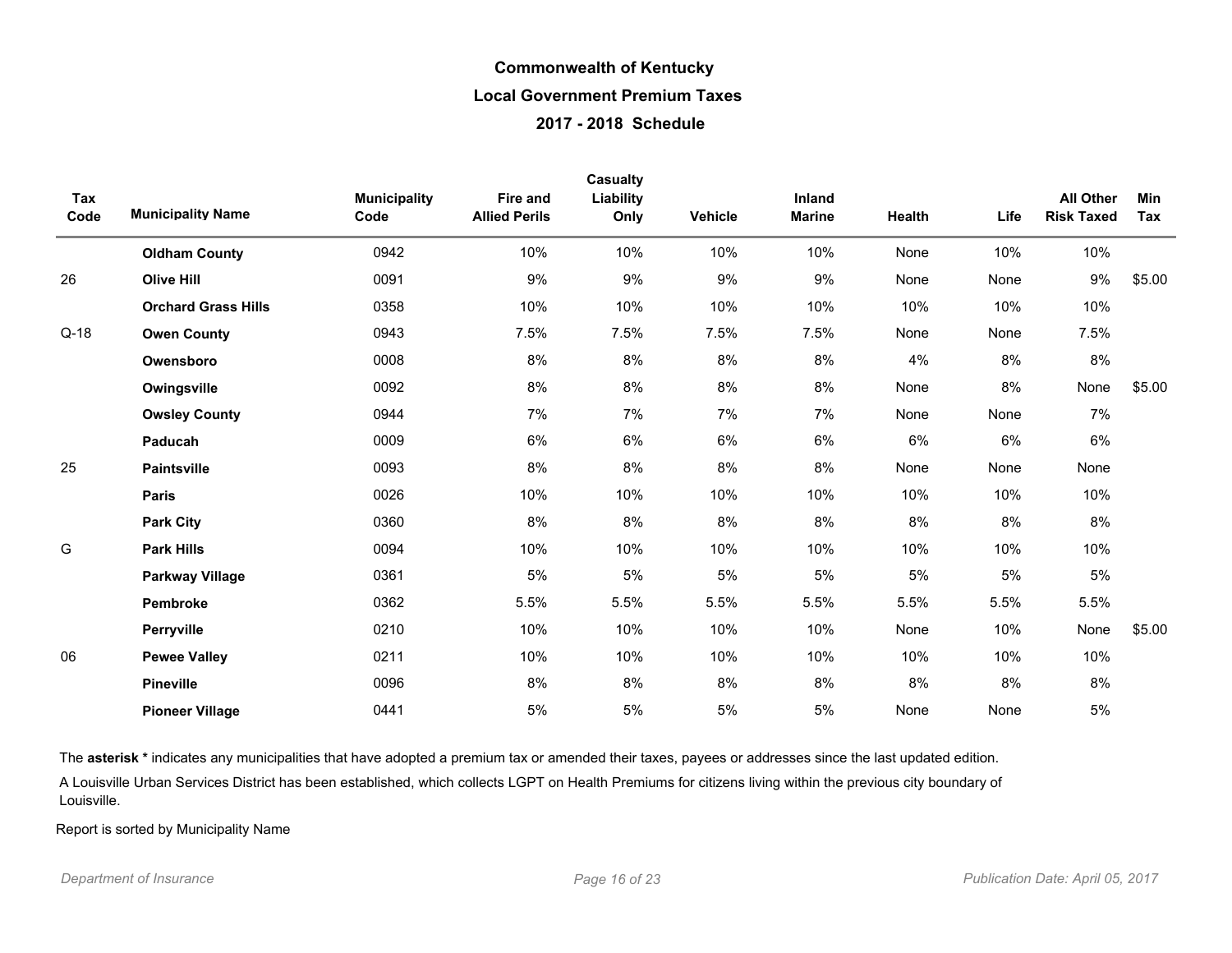| Tax<br>Code | <b>Municipality Name</b> | <b>Municipality</b><br>Code | <b>Fire and</b><br><b>Allied Perils</b> | <b>Casualty</b><br>Liability<br>Only | <b>Vehicle</b> | Inland<br><b>Marine</b> | Health | Life | <b>All Other</b><br><b>Risk Taxed</b> | Min<br>Tax |
|-------------|--------------------------|-----------------------------|-----------------------------------------|--------------------------------------|----------------|-------------------------|--------|------|---------------------------------------|------------|
|             | <b>Plantation</b>        | 0212                        | 5%                                      | 5%                                   | 5%             | 5%                      | $5\%$  | 5%   | $5\%$                                 |            |
|             | Pleasureville            | 0367                        | 10%                                     | 10%                                  | 10%            | 10%                     | 10%    | 10%  | 10%                                   | \$5.00     |
|             | <b>Plum Springs</b>      | 0368                        | 5%                                      | $5\%$                                | 5%             | 5%                      | None   | None | 5%                                    |            |
| 03          | Powderly                 | 0370                        | 9%                                      | 9%                                   | 9%             | 9%                      | 9%     | 9%   | $9\%$                                 |            |
|             | <b>Powell County</b>     | 1013                        | 5%                                      | $5\%$                                | $5\%$          | $5%$                    | None   | 5%   | $5\%$                                 |            |
|             | Prestonsburg             | 0097                        | 8%                                      | 8%                                   | 8%             | 8%                      | 8%     | None | 8%                                    |            |
|             | Prestonville             | 0371                        | 6%                                      | 6%                                   | 6%             | 6%                      | 6%     | 6%   | 6%                                    |            |
|             | <b>Princeton</b>         | 0098                        | 8%                                      | 8%                                   | 8%             | 8%                      | 8%     | 8%   | 8%                                    |            |
|             | <b>Prospect</b>          | 0213                        | 7%                                      | 7%                                   | 7%             | 7%                      | 7%     | 5%   | 7%                                    |            |
|             | Providence               | 0099                        | 7.5%                                    | 7.5%                                 | 7.5%           | 7.5%                    | None   | None | 7.5%                                  |            |
| $C-A$       | <b>Pulaski County</b>    | 0949                        | 5.5%                                    | 5.5%                                 | 5.5%           | 5.5%                    | None   | 5.5% | 5.5%                                  | \$5.00     |
|             | Raceland                 | 0214                        | 12%                                     | 12%                                  | 12%            | 12%                     | 12%    | 12%  | 12%                                   |            |
| 33          | <b>Radcliff</b>          | 0100                        | 11%                                     | 11%                                  | 11%            | 11%                     | None   | None | 11%                                   |            |
|             | Ravenna                  | 0215                        | 10%                                     | 10%                                  | 10%            | 10%                     | 10%    | 10%  | 10%                                   |            |
|             | Richlawn                 | 0372                        | 5%                                      | $5\%$                                | 5%             | $5%$                    | None   | 5%   | $5\%$                                 |            |
| F           | Richmond                 | 0010                        | 8%                                      | 8%                                   | 8%             | 8%                      | 8%     | 8%   | 8%                                    |            |
|             | <b>River Bluff</b>       | 0457                        | 10%                                     | 10%                                  | 10%            | 10%                     | None   | 10%  | 10%                                   |            |
|             | <b>Riverwood</b>         | 0374                        | 5%                                      | 5%                                   | 5%             | 5%                      | None   | 5%   | $5\%$                                 |            |

The asterisk \* indicates any municipalities that have adopted a premium tax or amended their taxes, payees or addresses since the last updated edition.

A Louisville Urban Services District has been established, which collects LGPT on Health Premiums for citizens living within the previous city boundary of Louisville.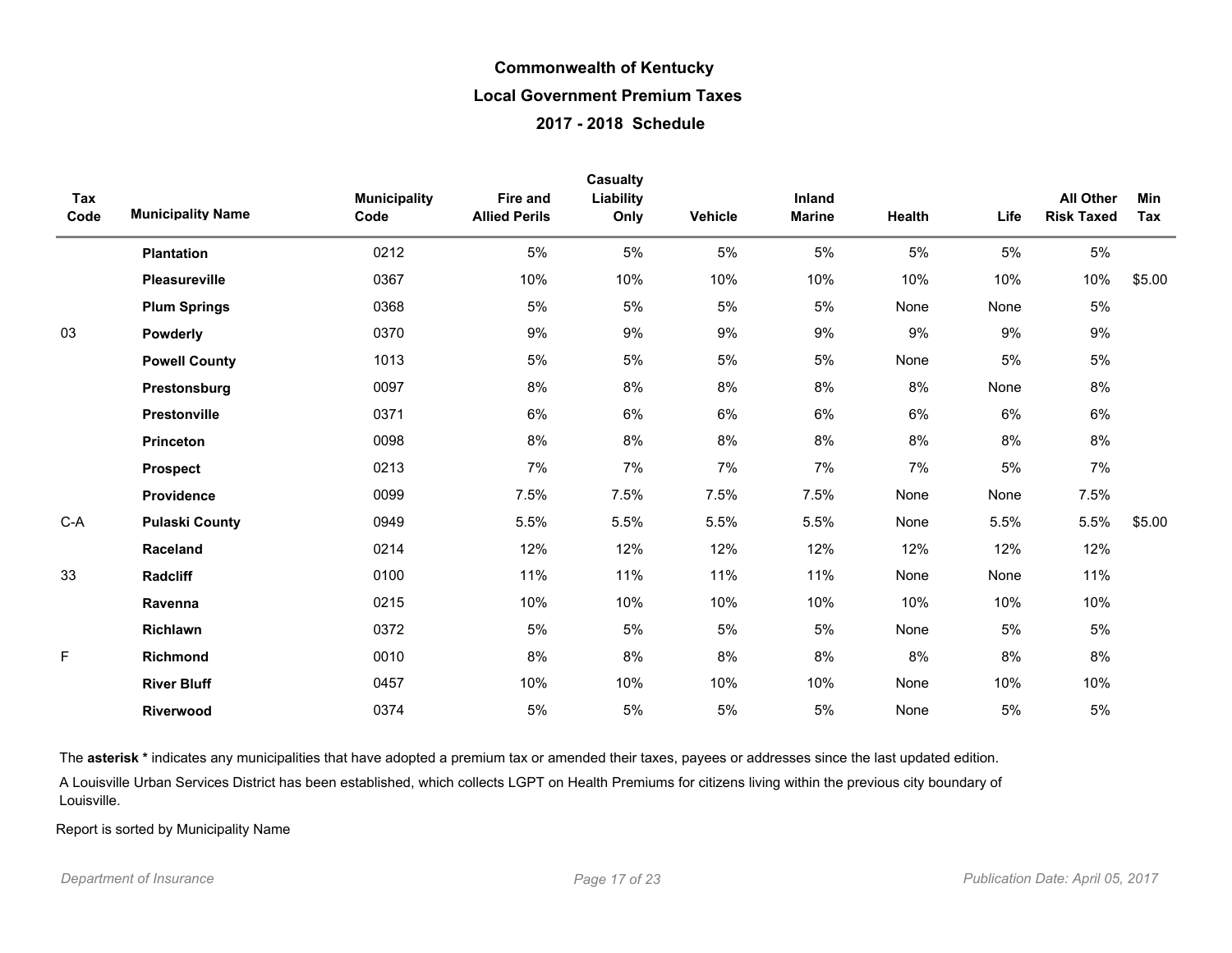| Tax<br>Code | <b>Municipality Name</b> | <b>Municipality</b><br>Code | <b>Fire and</b><br><b>Allied Perils</b> | Casualty<br>Liability<br>Only | Vehicle | Inland<br><b>Marine</b> | Health | Life  | <b>All Other</b><br><b>Risk Taxed</b> | Min<br>Tax |
|-------------|--------------------------|-----------------------------|-----------------------------------------|-------------------------------|---------|-------------------------|--------|-------|---------------------------------------|------------|
| Α           | <b>Robards</b>           | 0461                        | 8%                                      | 8%                            | 8%      | 8%                      | 8%     | 8%    | 8%                                    |            |
| 42          | <b>Robertson County</b>  | 1024                        | 5%                                      | 5%                            | 5%      | 5%                      | None   | None  | $5\%$                                 |            |
|             | <b>Rockcastle County</b> | 0951                        | 4%                                      | 4%                            | 4%      | 4%                      | None   | None  | 4%                                    |            |
|             | Rockport                 | 0377                        | 6%                                      | 6%                            | 6%      | 6%                      | 6%     | 6%    | 6%                                    |            |
|             | <b>Rolling Fields</b>    | 0378                        | 5%                                      | 5%                            | 5%      | 5%                      | None   | 5%    | 5%                                    |            |
|             | <b>Rolling Hills</b>     | 0216                        | 5%                                      | 5%                            | 5%      | 5%                      | 5%     | 5%    | 5%                                    |            |
|             | <b>Russell Springs</b>   | 0217                        | 10%                                     | 10%                           | 10%     | 10%                     | 10%    | 10%   | 10%                                   |            |
| 39          | <b>Russellville</b>      | 1009                        | 7%                                      | 7%                            | 7%      | 7%                      | None   | None  | 7%                                    |            |
|             | <b>Ryland Heights</b>    | 0971                        | 7%                                      | 7%                            | 7%      | 7%                      | 7%     | 7%    | 7%                                    |            |
|             | <b>Sacramento</b>        | 0382                        | 8%                                      | 8%                            | 8%      | 8%                      | 8%     | 8%    | 8%                                    |            |
|             | <b>Sadieville</b>        | 0440                        | 10%                                     | 10%                           | 10%     | 10%                     | 10%    | 10%   | 10%                                   | \$5.00     |
| 10          | <b>Salyersville</b>      | 0105                        | 8%                                      | 8%                            | 8%      | 8%                      | None   | None  | None                                  |            |
|             | <b>Sandy Hook</b>        | 0218                        | 9%                                      | 9%                            | 9%      | 9%                      | 9%     | 9%    | 9%                                    |            |
| Α           | <b>Science Hill</b>      | 0387                        | 5%                                      | 5%                            | 5%      | $5%$                    | 5%     | $5\%$ | $5\%$                                 |            |
|             | <b>Scottsville</b>       | 0106                        | 7%                                      | 7%                            | 7%      | 7%                      | 7%     | 7%    | 7%                                    |            |
|             | <b>Sebree</b>            | 0219                        | 7%                                      | 7%                            | 7%      | 7%                      | 7%     | 7%    | 7%                                    | \$5.00     |
|             | <b>Seneca Gardens</b>    | 0390                        | 5%                                      | 5%                            | 5%      | 5%                      | 5%     | $5\%$ | $5\%$                                 |            |
|             | Shelbyville              | 0107                        | 5%                                      | 5%                            | 5%      | 5%                      | 5%     | $5\%$ | $5\%$                                 |            |

The asterisk \* indicates any municipalities that have adopted a premium tax or amended their taxes, payees or addresses since the last updated edition.

A Louisville Urban Services District has been established, which collects LGPT on Health Premiums for citizens living within the previous city boundary of Louisville.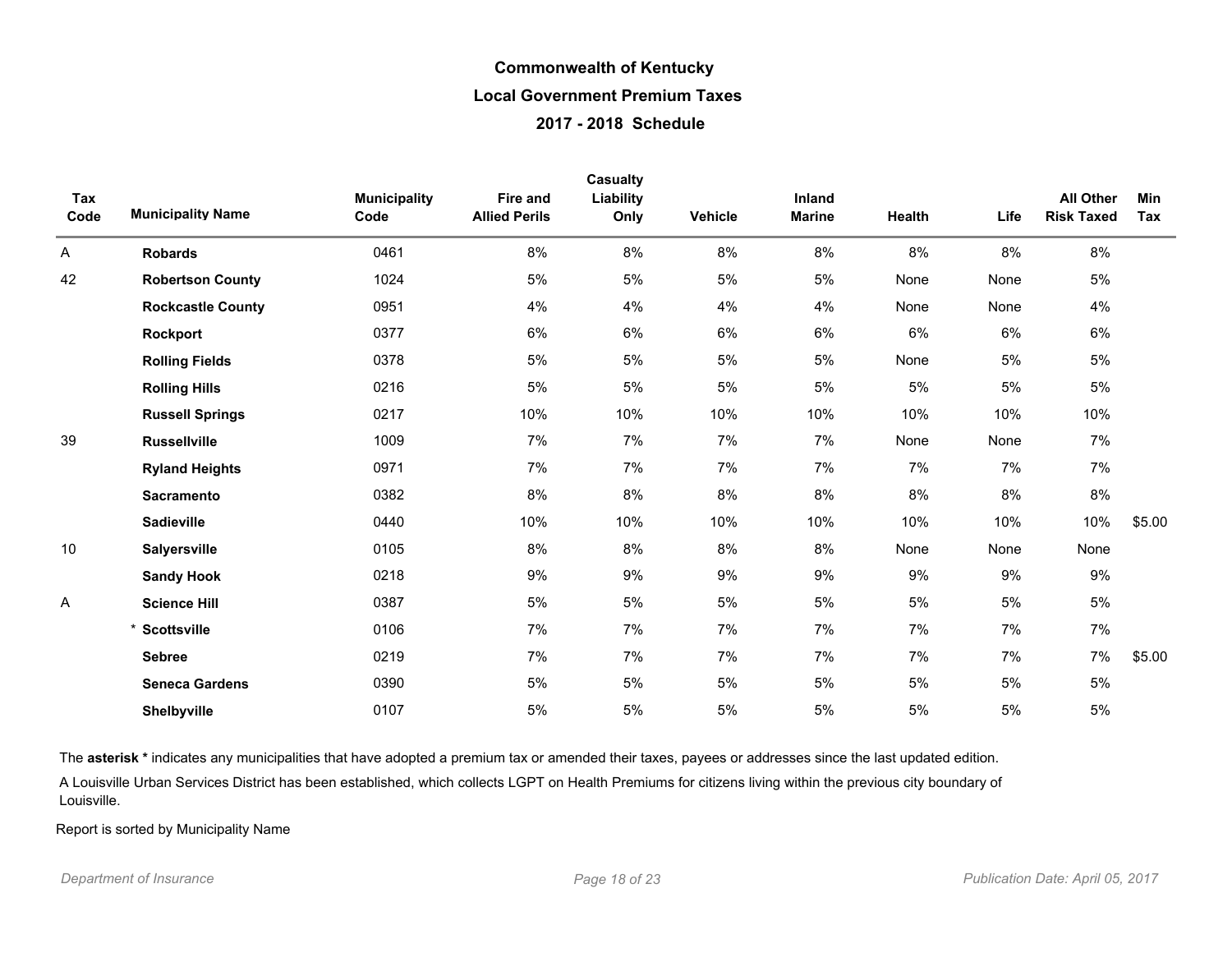|             |                          |                             |                                  | <b>Casualty</b>   |         |                         |        |       |                                       |            |
|-------------|--------------------------|-----------------------------|----------------------------------|-------------------|---------|-------------------------|--------|-------|---------------------------------------|------------|
| Tax<br>Code | <b>Municipality Name</b> | <b>Municipality</b><br>Code | Fire and<br><b>Allied Perils</b> | Liability<br>Only | Vehicle | Inland<br><b>Marine</b> | Health | Life  | <b>All Other</b><br><b>Risk Taxed</b> | Min<br>Tax |
|             | Shepherdsville           | 0986                        | 5%                               | $5\%$             | 5%      | 5%                      | None   | None  | 5%                                    |            |
|             | <b>Shively</b>           | 0027                        | 10%                              | 10%               | 10%     | 10%                     | None   | 10%   | 10%                                   |            |
|             | <b>Silver Grove</b>      | 0220                        | 10%                              | 10%               | 10%     | 10%                     | None   | 10%   | 10%                                   |            |
|             | Simpsonville             | 0997                        | 5%                               | 5%                | 5%      | 5%                      | 5%     | $5\%$ | $5\%$                                 |            |
|             | <b>Slaughters</b>        | 0393                        | 5%                               | $5\%$             | 5%      | 5%                      | 5%     | 5%    | $5\%$                                 |            |
|             | <b>Smithfield</b>        | 0972                        | 6.5%                             | 6.5%              | 6.5%    | 6.5%                    | None   | 6.5%  | 6.5%                                  |            |
|             | <b>Smithland</b>         | 0395                        | 6%                               | $6\%$             | 6%      | None                    | None   | None  | None                                  |            |
|             | <b>Smiths Grove</b>      | 0396                        | 7%                               | 7%                | 7%      | 7%                      | 5%     | 7%    | 7%                                    |            |
|             | <b>Somerset</b>          | 0028                        | 6%                               | $6\%$             | 6%      | 6%                      | $6\%$  | 6%    | 6%                                    | \$5.00     |
|             | <b>South Shore</b>       | 0400                        | 6%                               | 6%                | 6%      | 6%                      | None   | None  | 6%                                    |            |
|             | Southgate                | 0109                        | 10%                              | 10%               | 10%     | 10%                     | None   | None  | 10%                                   |            |
|             | <b>Sparta</b>            | 0401                        | 6%                               | 6%                | 6%      | 6%                      | None   | 6%    | 6%                                    |            |
|             | <b>Spencer County</b>    | 1006                        | 3%                               | 3%                | 3%      | 3%                      | None   | None  | 3%                                    |            |
|             | <b>Spring Valley</b>     | 0445                        | 5%                               | $5\%$             | 5%      | 5%                      | None   | 5%    | $5\%$                                 |            |
| B           | Springfield              | 0110                        | 6%                               | 6%                | 6%      | 6%                      | 6%     | 6%    | $6\%$                                 |            |
|             | <b>St. Charles</b>       | 0462                        | 10%                              | 10%               | 10%     | 10%                     | None   | None  | 10%                                   | \$25.00    |
|             | <b>St. Matthews</b>      | 0463                        | 5%                               | $5\%$             | 5%      | 5%                      | 5%     | $5\%$ | $5\%$                                 |            |
|             | <b>St. Regis Park</b>    | 0104                        | 5%                               | 5%                | 5%      | 5%                      | None   | 5%    | 5%                                    |            |

The asterisk \* indicates any municipalities that have adopted a premium tax or amended their taxes, payees or addresses since the last updated edition.

A Louisville Urban Services District has been established, which collects LGPT on Health Premiums for citizens living within the previous city boundary of Louisville.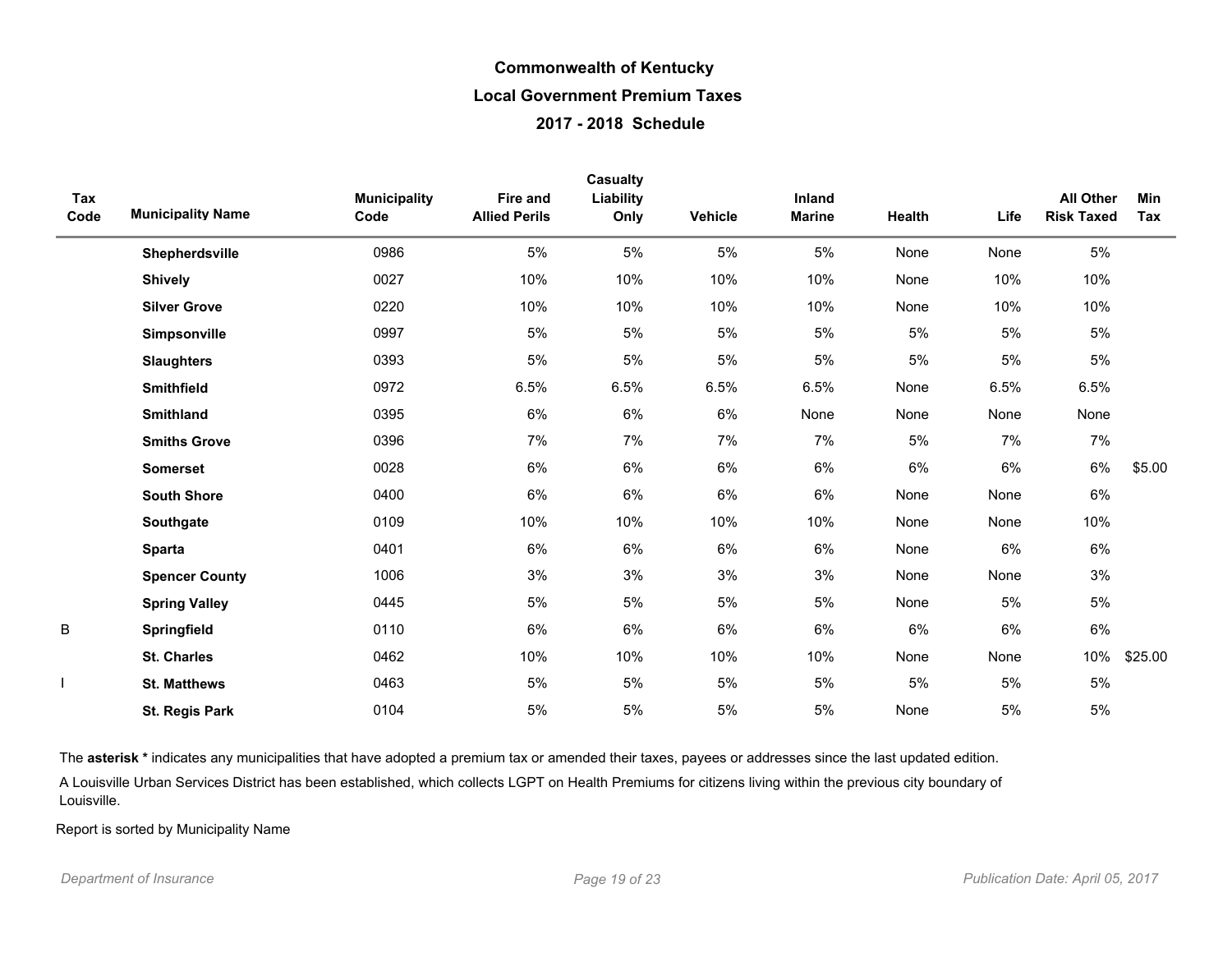| Tax<br>Code | <b>Municipality Name</b>  | <b>Municipality</b><br>Code | <b>Fire and</b><br><b>Allied Perils</b> | <b>Casualty</b><br>Liability<br>Only | <b>Vehicle</b> | Inland<br><b>Marine</b> | Health | Life  | <b>All Other</b><br><b>Risk Taxed</b> | <b>Min</b><br>Tax |
|-------------|---------------------------|-----------------------------|-----------------------------------------|--------------------------------------|----------------|-------------------------|--------|-------|---------------------------------------|-------------------|
|             | <b>Stamping Ground</b>    | 0403                        | 6%                                      | $6\%$                                | 6%             | 6%                      | 6%     | 6%    | 6%                                    |                   |
|             | <b>Stanford</b>           | 0221                        | 9%                                      | 9%                                   | 9%             | 9%                      | 9%     | 9%    | 9%                                    |                   |
|             | <b>Stanton</b>            | 0111                        | 5%                                      | 5%                                   | 5%             | 5%                      | 5%     | 5%    | $5\%$                                 |                   |
|             | <b>Strathmoor Manor</b>   | 0405                        | 7%                                      | 7%                                   | 7%             | 7%                      | 7%     | 7%    | 7%                                    |                   |
|             | <b>Strathmoor Village</b> | 0406                        | 5%                                      | 5%                                   | 5%             | 5%                      | 5%     | $5\%$ | 5%                                    |                   |
|             | <b>Sturgis</b>            | 0112                        | 12%                                     | 12%                                  | 12%            | 12%                     | 12%    | 12%   | 12%                                   |                   |
|             | Sycamore                  | 0456                        | 8%                                      | 8%                                   | 8%             | 8%                      | None   | 8%    | 8%                                    |                   |
|             | <b>Taylor Mill</b>        | 0113                        | 8%                                      | 8%                                   | 8%             | 8%                      | None   | 8%    | 8%                                    |                   |
|             | <b>Taylorsville</b>       | 0407                        | 7%                                      | 7%                                   | 7%             | 7%                      | 7%     | 7%    | 7%                                    | \$5.00            |
|             | <b>Ten Broeck</b>         | 0453                        | $5%$                                    | 5%                                   | 5%             | 5%                      | None   | None  | None                                  |                   |
|             | <b>Thornhill</b>          | 0408                        | 5%                                      | $5\%$                                | 5%             | 5%                      | None   | $5\%$ | $5\%$                                 |                   |
| 12          | <b>Todd County</b>        | 1001                        | $6\%$                                   | 6%                                   | 6%             | 6%                      | None   | None  | 6%                                    |                   |
|             | <b>Tompkinsville</b>      | 0222                        | 5%                                      | 5%                                   | 5%             | 5%                      | 5%     | 5%    | 5%                                    |                   |
| 28          | <b>Trenton</b>            | 0409                        | 6%                                      | 6%                                   | $6\%$          | 6%                      | None   | 6%    | 6%                                    |                   |
|             | <b>Trigg County</b>       | 0960                        | 6%                                      | 6%                                   | 6%             | 6%                      | None   | 6%    | $6\%$                                 |                   |
| $A-45$      | <b>Trimble County</b>     | 1023                        | 10%                                     | 10%                                  | 10%            | 10%                     | None   | 10%   | 10%                                   | \$5.00            |
|             | <b>Uniontown</b>          | 0223                        | 12%                                     | 12%                                  | 12%            | 12%                     | None   | None  | None                                  | \$5.00            |
|             | Vanceburg                 | 1004                        | 6%                                      | 6%                                   | 6%             | 6%                      | 6%     | None  | 6%                                    |                   |

The asterisk \* indicates any municipalities that have adopted a premium tax or amended their taxes, payees or addresses since the last updated edition.

A Louisville Urban Services District has been established, which collects LGPT on Health Premiums for citizens living within the previous city boundary of Louisville.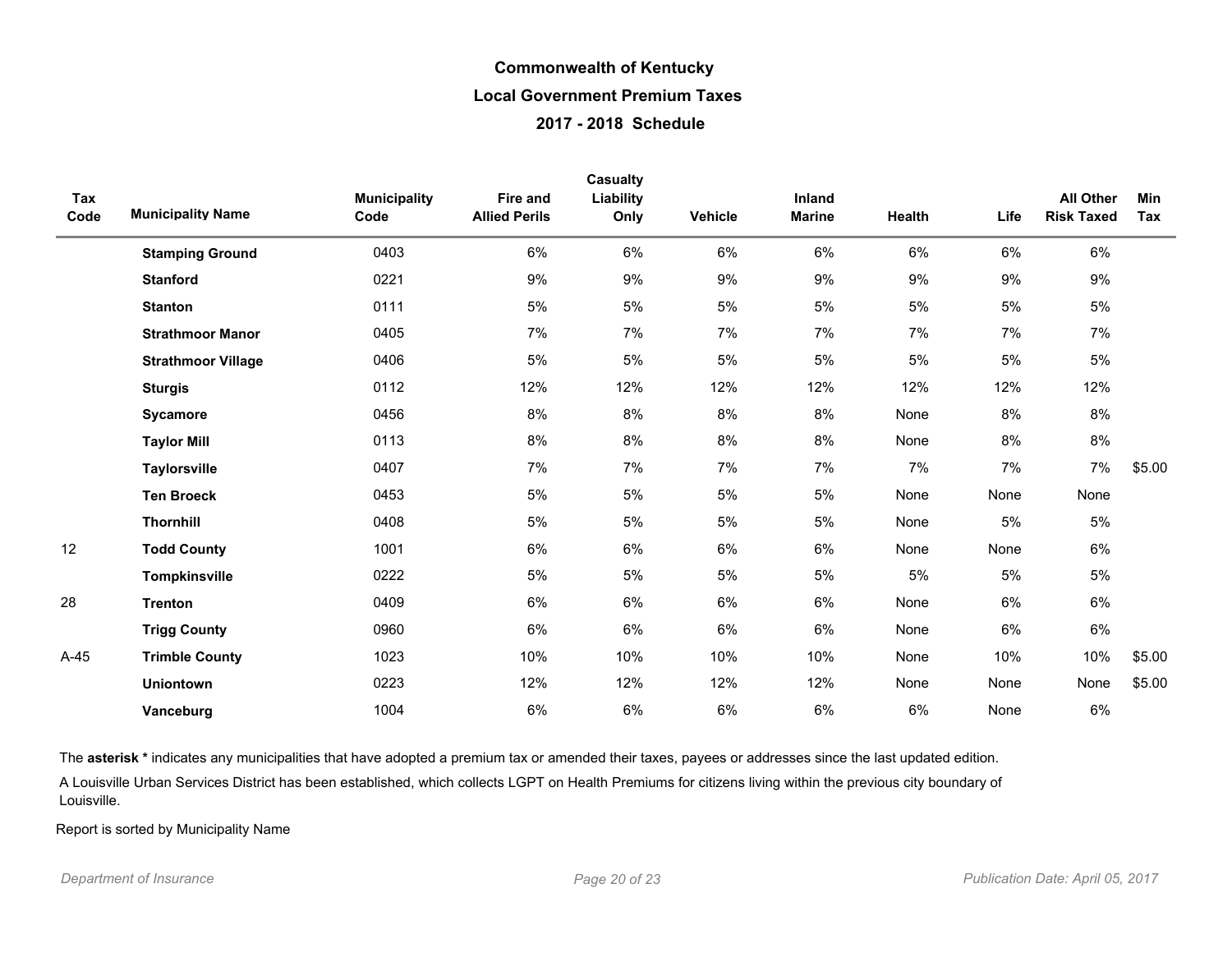| Tax<br>Code | <b>Municipality Name</b> | <b>Municipality</b><br>Code | <b>Fire and</b><br><b>Allied Perils</b> | Casualty<br>Liability<br>Only | Vehicle   | <b>Inland</b><br><b>Marine</b> | Health | Life | <b>All Other</b><br><b>Risk Taxed</b> | Min<br>Tax |
|-------------|--------------------------|-----------------------------|-----------------------------------------|-------------------------------|-----------|--------------------------------|--------|------|---------------------------------------|------------|
|             | <b>Versailles</b>        | 0115                        | 9%                                      | 9%                            | 9%        | 9%                             | 9%     | 9%   | 9%                                    |            |
|             | <b>Vicco</b>             | 0413                        | 10%                                     | 10%                           | 10%       | 10%                            | 10%    | 10%  | 10%                                   |            |
| 05          | <b>Villa Hills</b>       | 0116                        | 5%                                      | 5%                            | 5%        | 5%                             | None   | None | 5%                                    |            |
| 20          | <b>Vine Grove</b>        | 0117                        | 10%                                     | 10%                           | 10% or 3% | 10%                            | None   | None | 10%                                   |            |
|             | Walton                   | 0224                        | 5%                                      | 5%                            | 5%        | 5%                             | 5%     | 5%   | $5\%$                                 |            |
|             | Warsaw                   | 0225                        | $6\%$                                   | 6%                            | 6%        | None                           | None   | None | None                                  |            |
| B           | <b>Washington County</b> | 0964                        | 4%                                      | 4%                            | 4%        | 4%                             | 4%     | 4%   | 4%                                    | \$10.00    |
|             | <b>Watterson Park</b>    | 0450                        | 5%                                      | 5%                            | 5%        | $5%$                           | None   | 5%   | $5\%$                                 |            |
|             | Wayland                  | 0419                        | 8%                                      | 8%                            | 8%        | 8%                             | 8%     | 8%   | 8%                                    |            |
|             | <b>Wayne County</b>      | 0965                        | 5%                                      | 5%                            | 5%        | 5%                             | None   | None | 5%                                    |            |
|             | Wellington               | 0973                        | 5%                                      | $5\%$                         | 5%        | 5%                             | 5%     | 5%   | 5%                                    |            |
|             | <b>West Buechel</b>      | 0227                        | 10%                                     | 10%                           | 10%       | 10%                            | 10%    | 10%  | 10%                                   |            |
|             | <b>West Liberty</b>      | 0118                        | 10%                                     | 10%                           | 10%       | 10%                            | 10%    | 10%  | 10%                                   |            |
|             | <b>West Point</b>        | 0228                        | 12%                                     | 12%                           | 12%       | 12%                            | None   | 12%  | 12%                                   |            |
|             | Westwood                 | 0421                        | 6%                                      | 6%                            | 6%        | 6%                             | 6%     | 6%   | 6%                                    |            |
|             | Wheatcroft               | 0422                        | 8%                                      | 8%                            | 8%        | 8%                             | None   | None | 8%                                    |            |
| A           | Wheelwright              | 0423                        | 5%                                      | $5\%$                         | $5%$      | 5%                             | None   | 5%   | $5\%$                                 |            |
|             | <b>White Plains</b>      | 0425                        | 10%                                     | 10%                           | 10%       | 10%                            | None   | None | 10%                                   | \$25.00    |

The asterisk \* indicates any municipalities that have adopted a premium tax or amended their taxes, payees or addresses since the last updated edition.

A Louisville Urban Services District has been established, which collects LGPT on Health Premiums for citizens living within the previous city boundary of Louisville.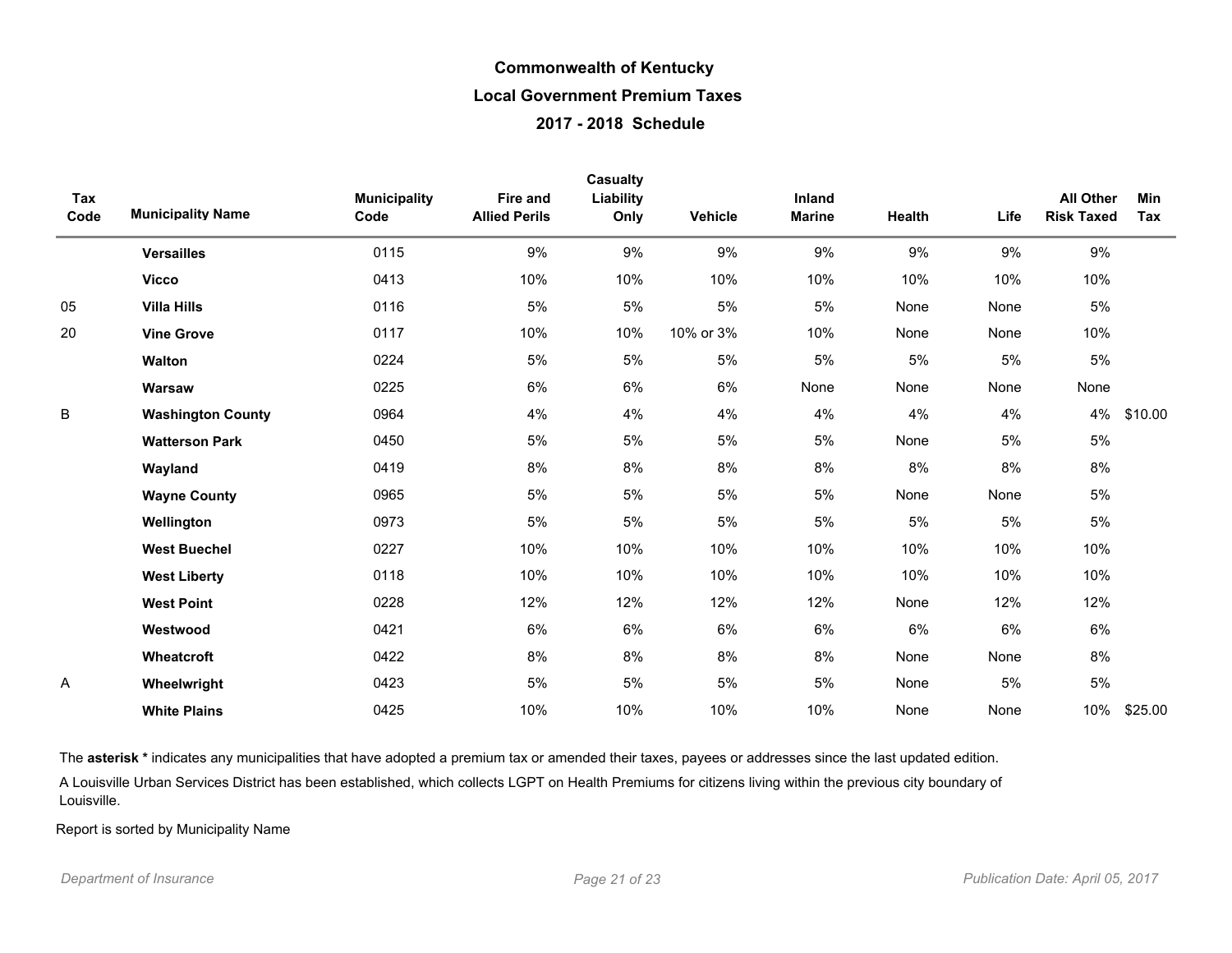| Tax<br>Code | <b>Municipality Name</b> | <b>Municipality</b><br>Code | Fire and<br><b>Allied Perils</b> | <b>Casualty</b><br>Liability<br>Only | Vehicle | Inland<br><b>Marine</b> | Health | Life | <b>All Other</b><br><b>Risk Taxed</b> | Min<br>Tax |
|-------------|--------------------------|-----------------------------|----------------------------------|--------------------------------------|---------|-------------------------|--------|------|---------------------------------------|------------|
|             | Whitesburg               | 0230                        | 5%                               | 5%                                   | 5%      | 5%                      | 5%     | 5%   | $5\%$                                 | \$5.00     |
| 12          | Whitesville              | 0426                        | 8.9%                             | 8.9%                                 | 8.9%    | 8.9%                    | None   | None | None                                  |            |
|             | <b>Wickliffe</b>         | 0231                        | 6.4%                             | 6.4%                                 | 6.4%    | 6.4%                    | None   | 6.4% | 6.4%                                  |            |
|             | Wilder                   | 0232                        | 10%                              | 10%                                  | 10%     | 10%                     | None   | 10%  | 10%                                   |            |
|             | Wildwood                 | 0427                        | 5%                               | 5%                                   | 5%      | 5%                      | None   | 5%   | $5\%$                                 |            |
|             | Williamsburg             | 0119                        | 6%                               | 6%                                   | 6%      | 6%                      | 6%     | 6%   | $6\%$                                 |            |
|             | Williamstown             | 0233                        | 6.75%                            | 6.75%                                | 6.75%   | 6.75%                   | None   | None | 6.75%                                 |            |
|             | Wilmore                  | 0120                        | 7%                               | 7%                                   | 7%      | 7%                      | 7%     | 7%   | 7%                                    |            |
|             | Winchester               | 0029                        | 8%                               | 8%                                   | 8%      | 8%                      | 8%     | 8%   | 8%                                    |            |
|             | <b>Windy Hills</b>       | 0234                        | $5\%$                            | 5%                                   | 5%      | 5%                      | None   | 5%   | $5\%$                                 |            |
|             | Wingo                    | 0430                        | 5%                               | 5%                                   | 5%      | 5%                      | None   | None | $5\%$                                 |            |
| 15          | Woodburn                 | 0433                        | 7%                               | 2%                                   | 7%      | 7%                      | 2%     | 2%   | 7%                                    |            |
|             | Woodbury                 | 0459                        | 5%                               | 5%                                   | 5%      | 5%                      | 5%     | 5%   | $5\%$                                 |            |
|             | <b>Woodland Hills</b>    | 0434                        | 8%                               | 8%                                   | 8%      | 8%                      | None   | 8%   | $8\%$                                 |            |
|             | Woodlawn                 | 0435                        | 10%                              | 10%                                  | 10%     | 10%                     | None   | 10%  | 10%                                   |            |
|             | <b>Woodlawn Park</b>     | 0235                        | 5%                               | 5%                                   | 5%      | 5%                      | None   | 5%   | $5\%$                                 |            |
|             | Worthington              | 0236                        | 8%                               | 8%                                   | 8%      | 8%                      | 8%     | 8%   | 8%                                    |            |
|             | <b>Worthington Hills</b> | 0452                        | 6%                               | 6%                                   | $6\%$   | 6%                      | 6%     | 6%   | $6\%$                                 |            |

The asterisk \* indicates any municipalities that have adopted a premium tax or amended their taxes, payees or addresses since the last updated edition.

A Louisville Urban Services District has been established, which collects LGPT on Health Premiums for citizens living within the previous city boundary of Louisville.